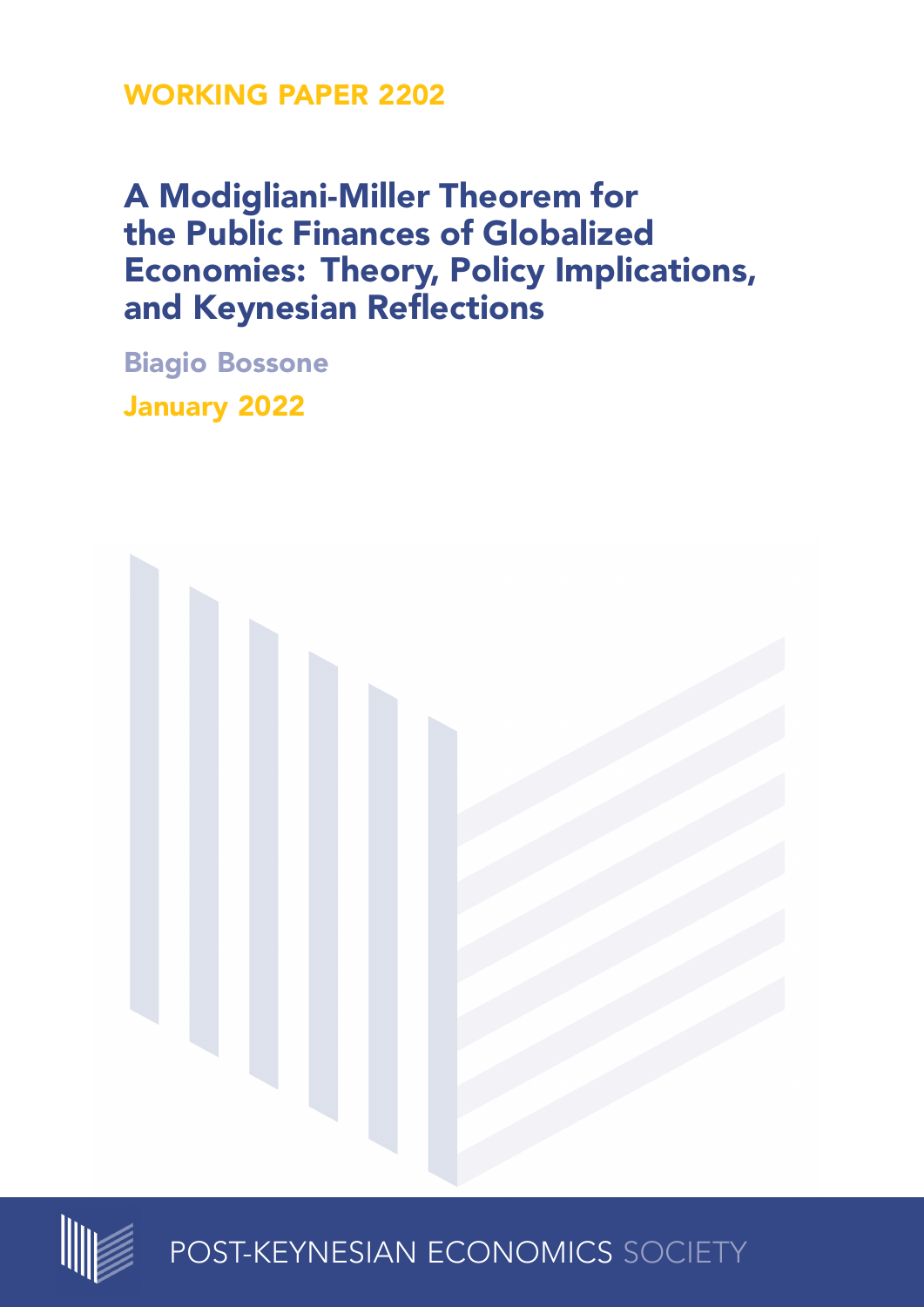## **A MODIGLIANI-MILLER THEOREM FOR THE PUBLIC FINANCES OF GLOBALIZED ECONOMIES: THEORY, POLICY IMPLICATIONS, AND KEYNESIAN REFLECTIONS**

Biagio Bossone International financial consultant Senior Advisor, The World Bank Group Email: [BBossone@WorldBank.org,](mailto:BBossone@WorldBank.org) [b.bossone@governo.it](mailto:b.bossone@governo.it)

### **ABSTRACT**

*This article is about the economics of the power of global finance to enforce its own interests over national economies. In line with the capital structure irrelevance principle of Modigliani and Miller (1958) as applied to corporate finance, the article shows that the value of the public sector claims (money and debt) of a financially globalized economy is independent of the capital structure of the government's finances. In particular, the article transposes the Modigliani-Miller approach (enhanced as needed) to public finances and proves a new "neutrality theorem" (and two important related corollaries) whereby, in an economy that is internationally highly financially integrated, the cost of the capital needed by governments to finance their deficits is independent of whether: i) financing originates from debt or money, ii) debt is denominated in domestic or foreign currency, and iii) money and debt are issued under floating or fixed exchange rates. The two corollaries show that governments seeking to monetize their deficits must remunerate money holdings with a return that vary inversely with credibility is lower and directly with the stock of money (eventually defying the original policy objective). The article discusses the options available for countries to approach financial globalization.*

**Key words:** capital structure; credibility; debt, equity, and money; global financial investors; credibility; policy space; public sector claims.

**JEL codes:** E12, E13, E43, E44, F62, G12.

ROME, ITALY JANUARY 2022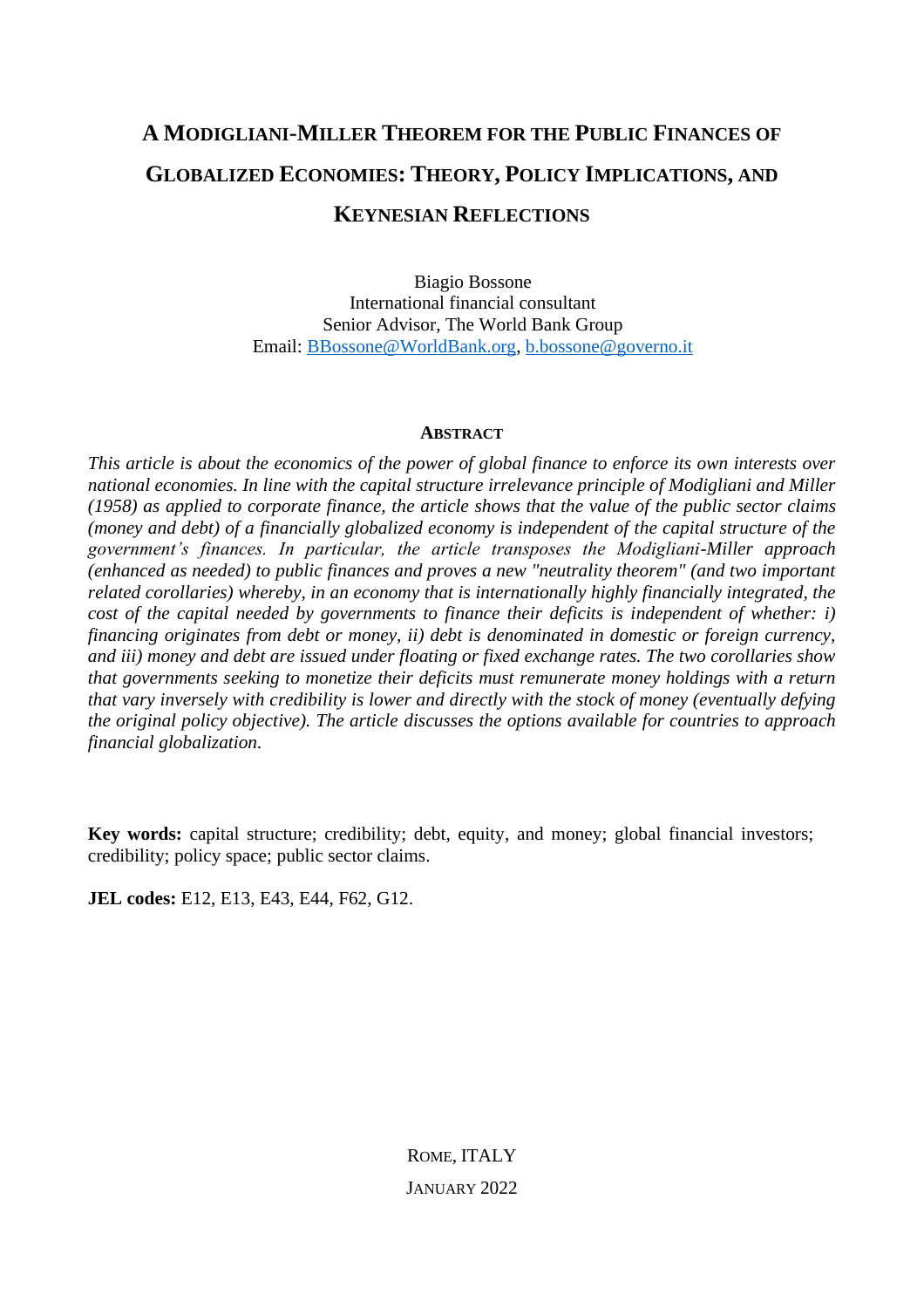## **A MODIGLIANI-MILLER THEOREM FOR THE PUBLIC FINANCES OF GLOBALIZED ECONOMIES: THEORY, POLICY IMPLICATIONS, AND KEYNESIAN REFLECTIONS<sup>1</sup>**

*"The huge rents collected today by the financial sector are made possible by the assumptions on which neo-classical economics is built and which produce the 'flaws' of the model: the rents presently collected by the financial sector are in effect assumption-based rents." (Reinert, 2012, p.9)*

#### **1. PREAMBLE**

As I have realized through my own research activity over the years, and most of all as I could observe across a long professional life spent within many financial institutions worldwide, the phenomena that take place "out there" in the real economies are very often manifestations of John Maynard Keynes (JMK)'s *beauty contest* logic, whereby the occurrence of those phenomena is driven by people's expectations of what leading agents believe will occur, rather than what will be revealed to be ontologically true of the way the economy works.

This lies at the root of the concept of "self-fulfilling prophecies," so frequently employed by macroeconomists, according to which "predictions" come true because people believe they will come true and hence act in ways that will fulfill their own beliefs.

For this to be possible, I notice, it is not necessary that all agents in the economy know the "right" (or ontologically true) model of the economy, on which they base their beliefs. It suffices that a few of them (the leading ones – those who have the power to influence market choices) *believe* a certain model to be the "right" one and act in ways that will produce outcomes that are consistent with it,

<sup>&</sup>lt;sup>1</sup> I thank an unknown referee of the PKES WP Series for giving me useful suggestions on literature relevant for the topic of my article, but I am obviously the only responsible for anything I may have missed in terms of useful references to related research. As always, I am grateful to wife Ornella, for her unremitting love and support.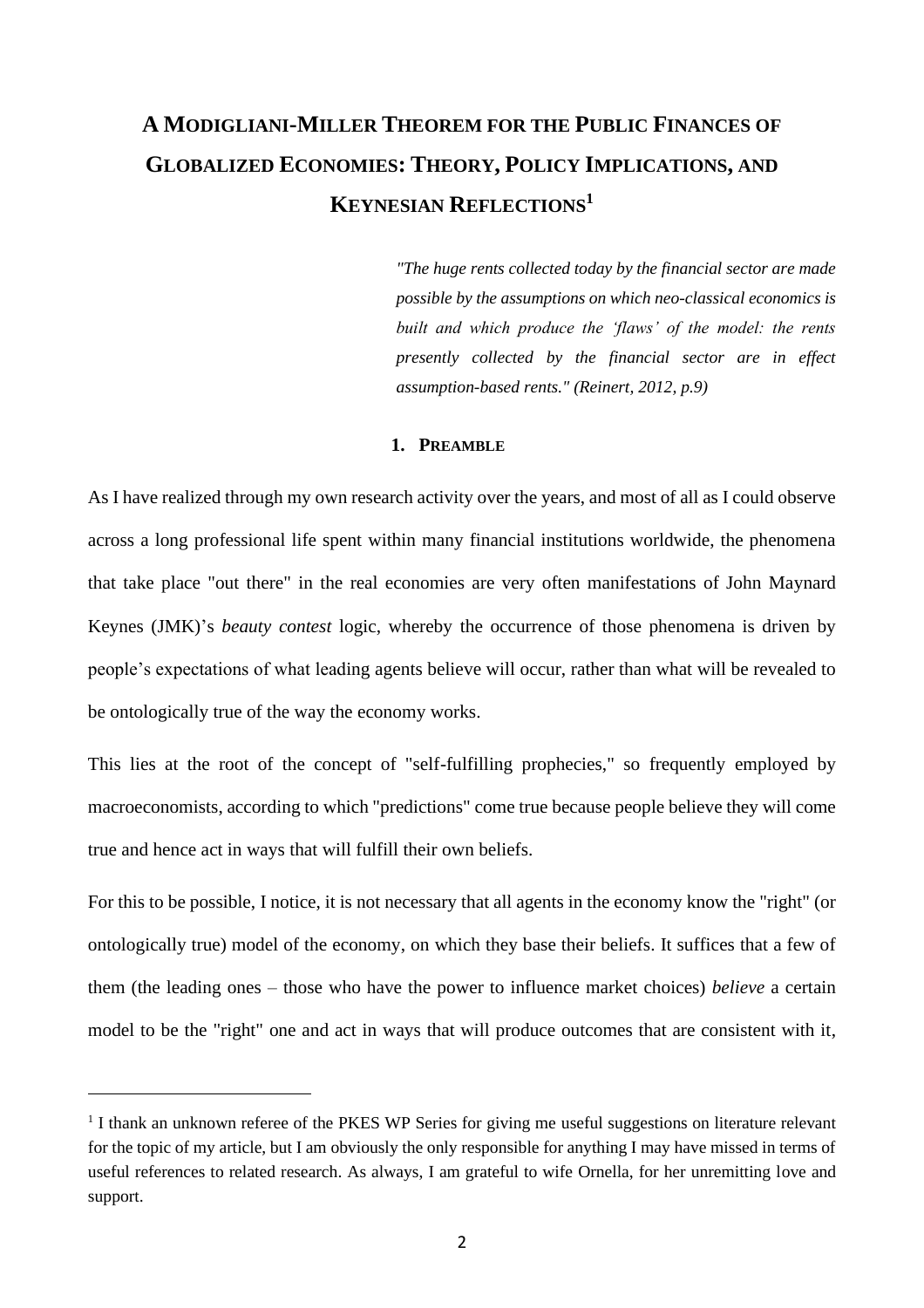even if the model is "wrong " (or ontologically false). The other agents will follow through (they can't do otherwise and find it very costly to coordinate their actions differently) and will thus act in ways that reinforce the model's outcomes.

Said otherwise, if the leading agents *believe* the economy works along Neoclassical postulates, they will act in ways that eventually produce Neoclassical outcomes. Like Erik Reinert in the epigraph, the huge rents collected by the financial sector are made possible by the assumptions on which neoclassical economics is built: it is not just a question of self-fulfilling prophecies, it is one of "selffulfilling models." For example, as I have argued in recent work, if global financial investors rightly or wrongly believe that a country's macro policies will be ineffective, they will adjust their portfolios in ways that neutralize those policies and make them truly ineffective: policies will be ineffective not because they are intrinsically so, but because powerful actors believe they are so and act in ways that will validate their beliefs  $ex$  post.<sup>2</sup>

All this long premise to say that in submitting this article to a Post-Keynesian audience, I wish to alert readers that the analysis that follows – which is centered on the key role that "global financial investors" (henceforth, "global investors") play in allocating capital across highly internationally financially integrated economies – makes use of some Neoclassical assumptions and analytical techniques.

This I do not because "I" believe those assumptions and techniques are the right ones, but because "they" (i.e., the global investors) believe so and have the power to generate outcomes that are consistent with them – in a "self-fulfilling model" fashion. **The article is thus about the economics of the power of global finance to enforce its own interests over national economies, and what national economies can do about it.**

<sup>2</sup> See Bossone (2019, 2022).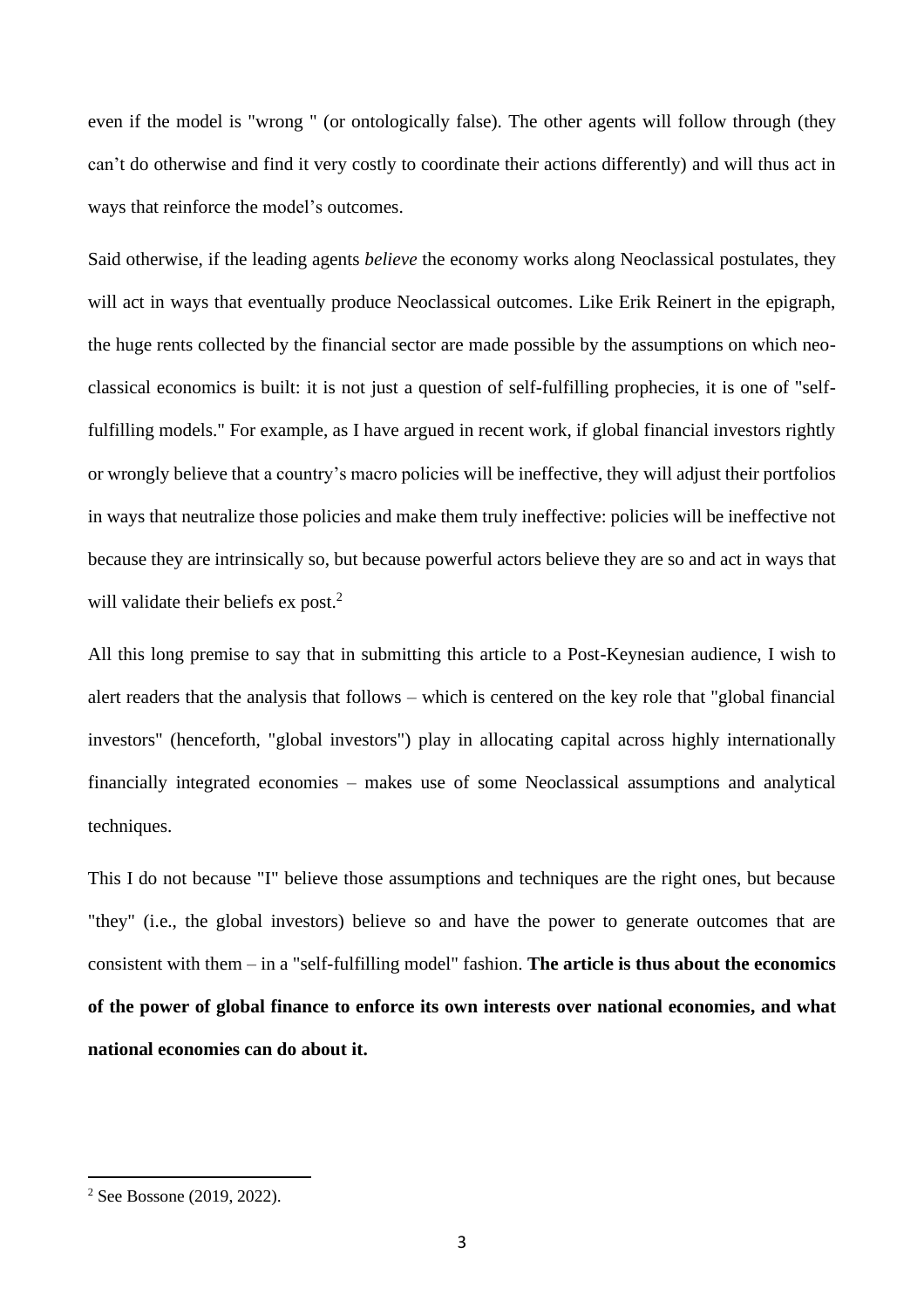I hold that studying economies where global investors play a prominent role requires recognizing pragmatically the relevance of their mode assumptions and realistically analyzing the outcomes their model generate. At the end of my analysis, I will discuss how the tyranny of "self-fulfilling models" can be broken.

I want to conclude this preamble signaling Post-Keynesian readers that the model I use for this article's analysis also includes key assumptions that are distinctly non-Neoclassical. Most of all, the equilibrium of the model I use is not necessarily one of full employment, and it thus creates space (at least in principle) for active government's macroeconomic policies. In addition, the model I use shows that the economy's equilibrium real interest rate is a *conventional variable* and fully embodies JMK's liquidity preference theory: as in JMK, it is this conventional variable that anchors the real economy, and not vice versa (like in Neoclassical economics).

#### **2. INTRODUCTION**

In line with the capital structure irrelevance principle of Modigliani and Miller (1958) as applied to corporate finance, this article shows that the value of the public sector claims (money and debt) of a financially globalized economy is independent of the capital structure of the government's finances. In particular, the article transposes the Modigliani-Miller (MM) approach (enhanced as needed) to public finances and proves a new "neutrality theorem" (and two important related corollaries) whereby, in an economy that is internationally highly financially integrated, the cost of the capital needed by governments to finance their deficits is independent of whether: i) financing originates from debt or money, ii) debt is denominated in domestic or foreign currency, and iii) money and debt are issued under floating or fixed exchange rates.

The two corollaries show that governments suffering from low policy credibility and seeking to monetize their deficits to reduce or avoid recourse to debt financing, need to remunerate money holdings with a return that is higher where credibility is lower and rises with the stock of money (eventually defying the original policy objective).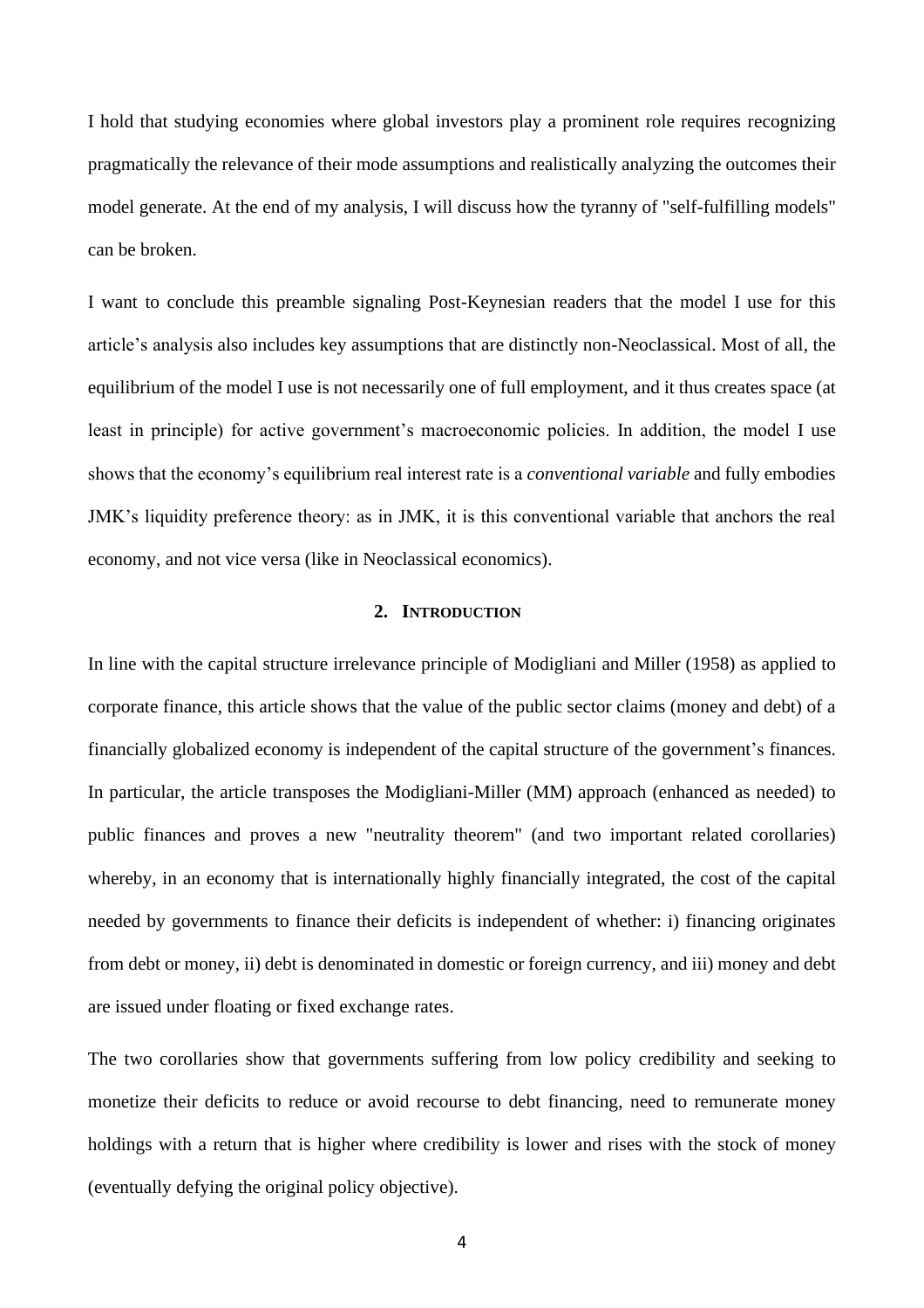The theorem and its corollaries are grounded on two building blocks. First, fiat and irredeemable money issued by the State represents equity (not debt) of the issuing State (Bossone and Costa, 2021). Notice that in this article's analysis the money and debt issued by the State are rubricated as "claims" of the issuing State, in strict adherence to international accounting principles and practices.<sup>3</sup> Second, in financially globalized economies, the international allocation of capital is dominated by global investors, whose portfolio choices are guided by perceptions of how credibly the economies receiving their money will service their liabilities. In such economies, the value of the liabilities issued by the public sector (money and debt) is determined in the global markets, and the fiscal and monetary policy space available to governments is endogenous to the international capital allocation choices taken by the global investors (Bossone, 2019, 2022). The tendency of global investors to follow benchmarks (Raddatz et al, 2017) only amplifies the effect of this dominance.

Notice that the expression "policy space" is here used to refer to the perimeter of action available for policymakers to conduct expansionary fiscal and monetary policies before they threaten the sustainability of public sector liabilities and/or before measures become necessary to ensure such sustainability, eventually undoing the initial policies, and the term "credibility", referred to governments as issuers of (money and debt) claims, is used to indicate their (in)ability to preserve the (real) value of those claims over time and to deliver on their underpinning obligations.

The Neutrality Theorem shows that when international capital allocation choices are determined by global investors, there are no net gains (there is no "free lunch") the government of a highly internationally financially integrated and yet poorly credible economy can extract from the economy by resorting to one type of deficit financing versus another. Where credibility is low, and especially where debt is large, the theorem disproves some well-established arguments in the literature and the

<sup>&</sup>lt;sup>3</sup> Usually, and erroneously, economists consider balance sheets as being constituted of Assets and Liabilities. In fact, the correct balance sheet components are Economic resources and Claims, with the latter including Liabilities (i.e., debt) and Equity. See IASB (2018).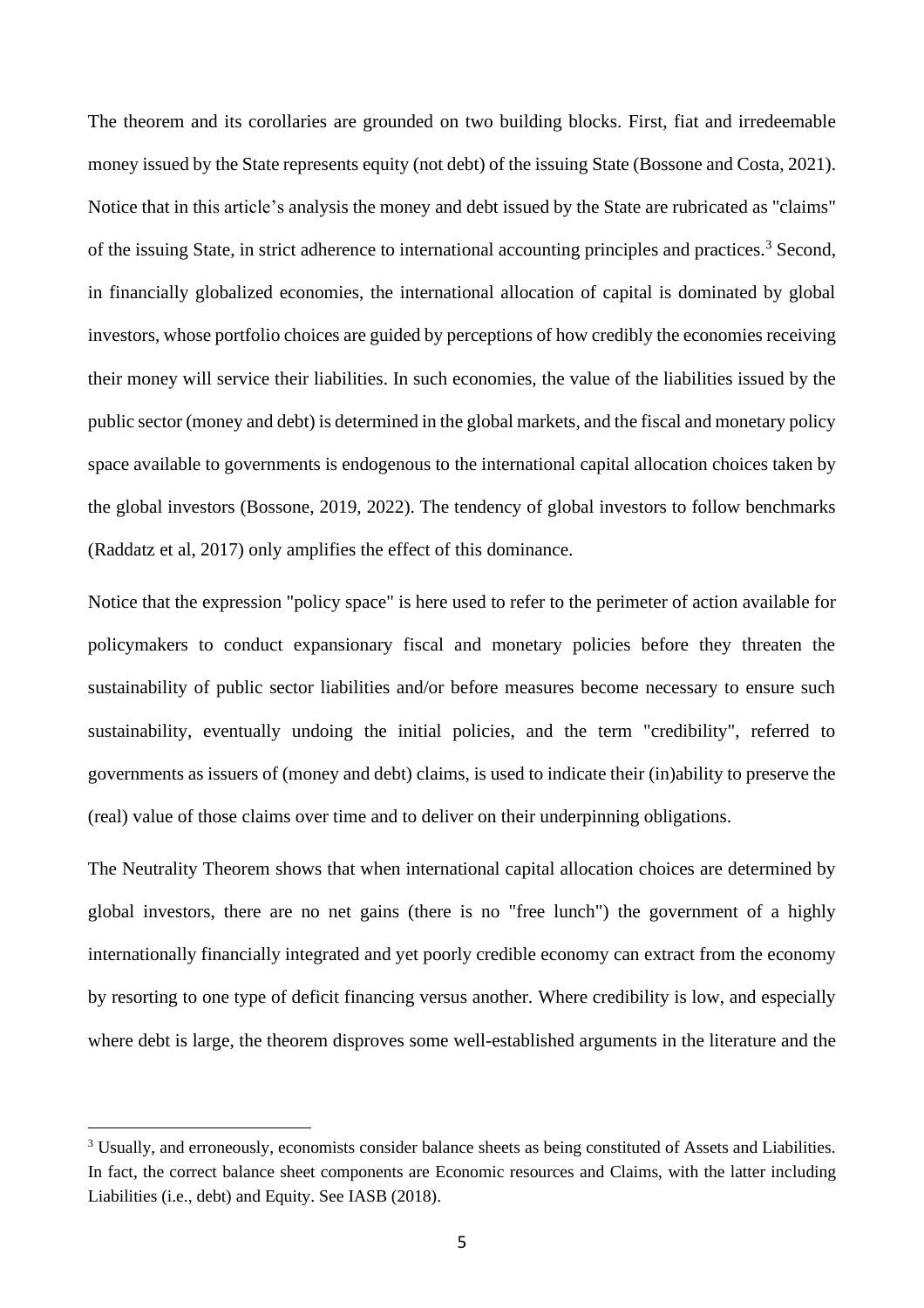economic debate, such that issuing domestic denominated debt may prove a superior option to raising external debt (Bua et al., 2014) or others, which have been popularized by Modern Money Theory (MMT), whereby governments with monetary sovereignty (and the societies they govern) would be better off doing away altogether with (costly) debt and, instead, finance fiscal expenditures with (costfree) money (resorting to taxation only to relieve the economy from inflationary pressures if output exceeds full employment). 4

The article is organized as follows. Section 3 reviews the literature on neutrality theorems in macroeconomics; Section 4 describes the building blocks of the Neutrality Theorem for Public Finances, defines the economy's model, and derives its equilibrium conditions; Section 5 demonstrates the neutrality theorem and its two corollaries on the equilibrium return on money; Section 6 concludes the article with Keynesian reflections on the policy implications of the Neutrality Theorem, and discusses the options available for countries to limit the "tyranny" of financial globalization.

#### **3. RELEVANT LITERATURE**

The literature reviewed in this section relates to the two instruments used to establish the Neutrality Theorem for Public Finances. The first instrument is the portfolio theory underpinning the international capital allocation choices taken by the global investors who invest in, and trade, public sector claims issued by highly internationally financially integrated economies. The second instrument is the MM approach as applied to money and debt claims issued by the public sector of such economies.

The literature relevant to the first instrument relates to the portfolio balance approach (PBA) to open economies (Branson, 1985); Wang, 2009), whereby financial markets create demand for predetermined stock supplies of domestic and foreign assets (such as money and bonds), based on

<sup>4</sup> As relevant references for MMT, see Wray (2015) and Kelton (2020).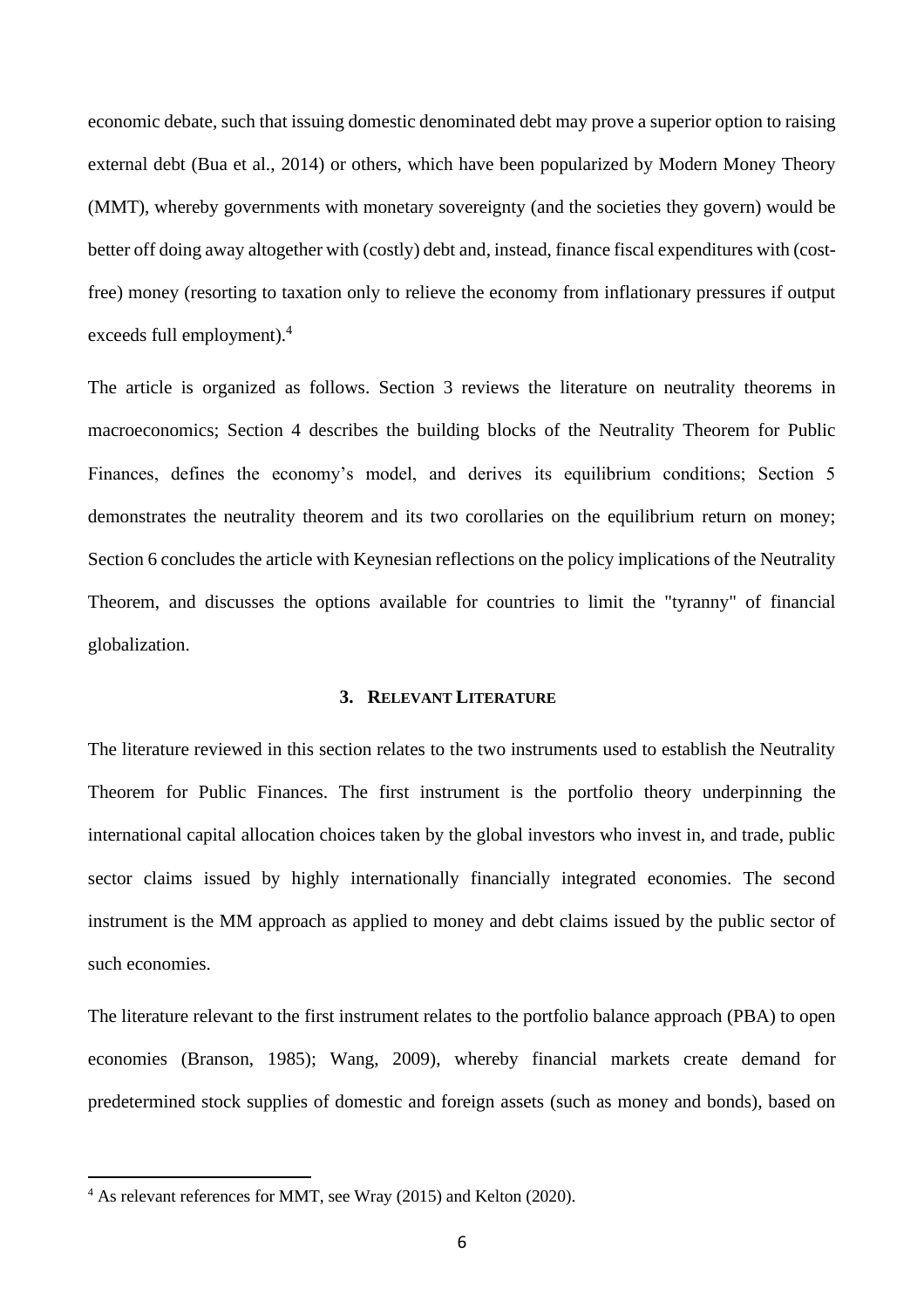current wealth, and assets are imperfect substitutes. As the PBA, the portfolio analysis used here assumes that assets are part of the investor portfolios and that changes in asset supplies induce investors to re-balance their portfolios upon risk-return considerations and set in motion an adjustment process that influences asset prices via demand changes for assets. The portfolio analysis here used, however, moves beyond the PBA, in that it assumes a highly integrated world capital market driven by investors who act globally and allocate resources across countries, based on intertemporal optimization criteria, and it also gives prominence to governments' intertemporal budget constraint (IBC) as an essential determinant of the market value of public sector (money and debt) claims. In this context, the self-fulfilling character of the model (noted in Section 1) that is used by global investors to determine their optimal portfolio allocations shows affinity with the notion of "self-confirming equilibrium" introduced by Fudenberg and Levine (2009), whereby beliefs are selfconfirming because they do not induce actions that generate observations that disconfirm the beliefs. If the agents' beliefs are generated ex ante by what the agents consider to be the "true" the model of the economy, the model would eventually be validated by the agents' model-driven choices and would thus be proven "true" ex post.

As regards the second instrument, i.e., the MM approach, it should be noted that it constitutes to this date a cornerstone of corporate finance (Pagano, 2005), in that it provides a crystal-clear benchmark case where capital structure does not affect the value of the firm, and helps us understand when, under which conditions, and why it does so – which will turn out to be particularly useful for this article's analysis. In addition, by relying on an arbitrage argument, the MM methodology adopted in this article is especially fit for studying the determination of the market value of public sector (money and debt) claims in global capital markets. Finally, the extensions of the MM methodology operated in this article, and the assumptions chosen for its application (i.e., open (global) capital markets, negligible transaction costs for global investors, and non-zero default risk of claim issuers), make the theorem robust against its original weaknesses (Ahmeti and Prenaj, 2015) and suitable to investigate the reality of today's financially globalized economies.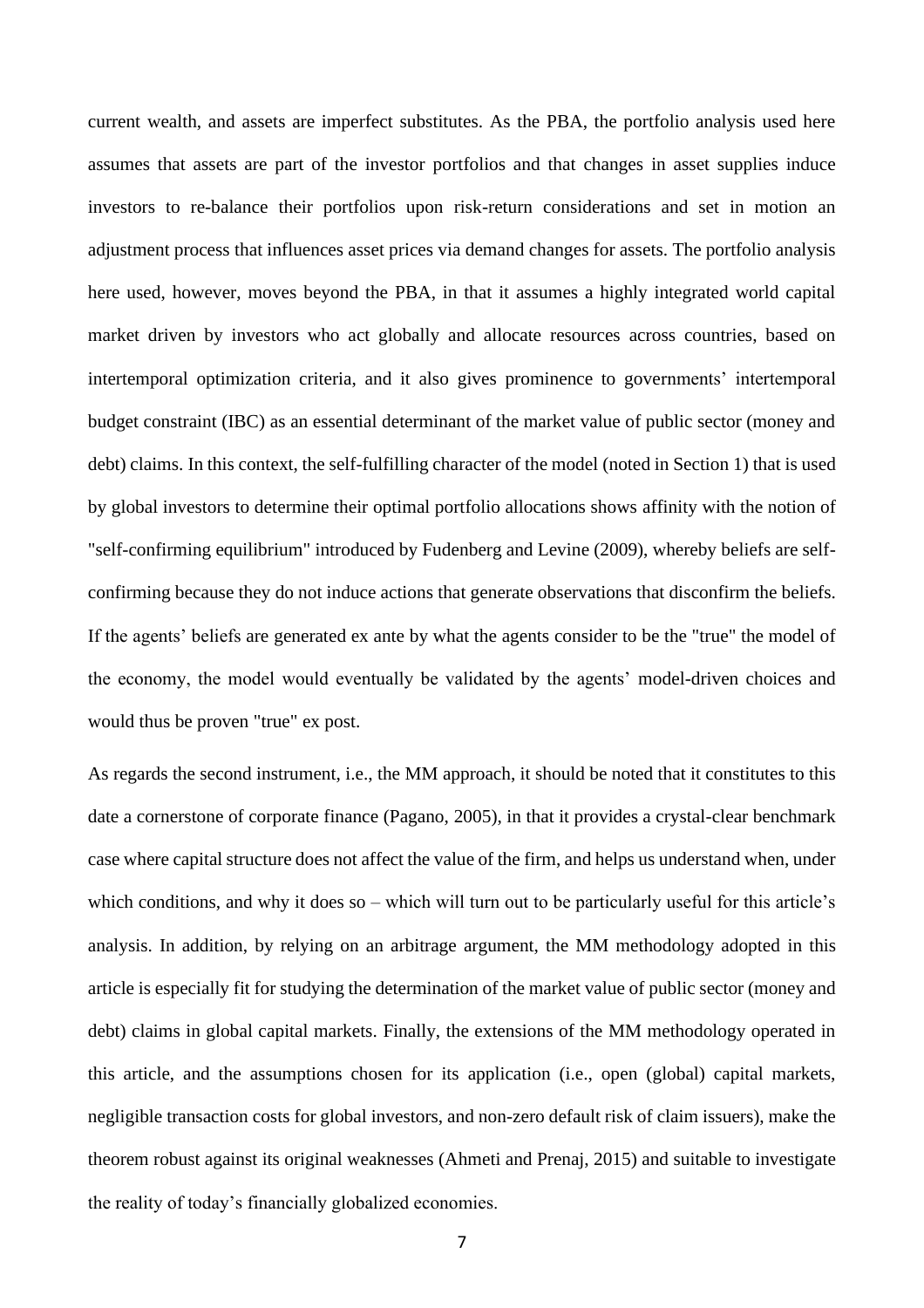To complete this review, consideration should be given to other neutrality theorems for public finances. The only relevant ones, to my knowledge, are the Ricardian Equivalence Theorem (RET) by Barro (1974) and the Wallace Irrelevance Proposition (WIP) by Wallace (1981). Both theorems, however, feature fundamental differences from the MM application, which deserve comment. As is well known, the RET tells us that fiscal policy is not effective as a tool to stimulate aggregate demand and output, the reason being that households are realize that the tax cuts or deficit spending made by the government today will have to be paid back some time in the future: in advance to these payments, households increase their current savings and hence neutralize the fiscal stimulus.<sup>5</sup> The RET rests fundamentally on households being experts and fully informed, and planning ahead based on permanent income expectations over an infinite lifetime horizon (or being intergenerationally connected through income transfers motivated by altruistic behavior). Moreover, while the RET assumes that the government never defaults, the MM approached here pursued explicitly assumes various forms of default risk on public sector claims (money and debt).

The WIP (a.k.a. "Wallace neutrality") asserts that, in certain environments, holding fiscal policy constant, alternative paths of the monetary policies have no effect on the sequences for the price level and real allocations in the economy. The proposition rests on a no-arbitrage argument similar to that of the MM approach and, like in the RET, all agents in the economy are assumed to be expert, wellinformed, and infinitely lived optimizers.

Conversely, the Neutrality Theorem shown in this article, while bearing indirect implications for fiscal and monetary policy (in)effectiveness, to be discussed later, aims at showing that the cost of capital to the government is the same independently of whether the budget is financed with money or (domestic or foreign) debt, and under either fixed or floating exchange rates. Moreover, the Neutrality Theorem rests on more plausible assumptions than those underpinning the RET and WIP: whereas these require (unrealistically) that *many* (unexpert) households behave consistently with a model of

<sup>5</sup> For a review of the RET literature, see Kooij (2011).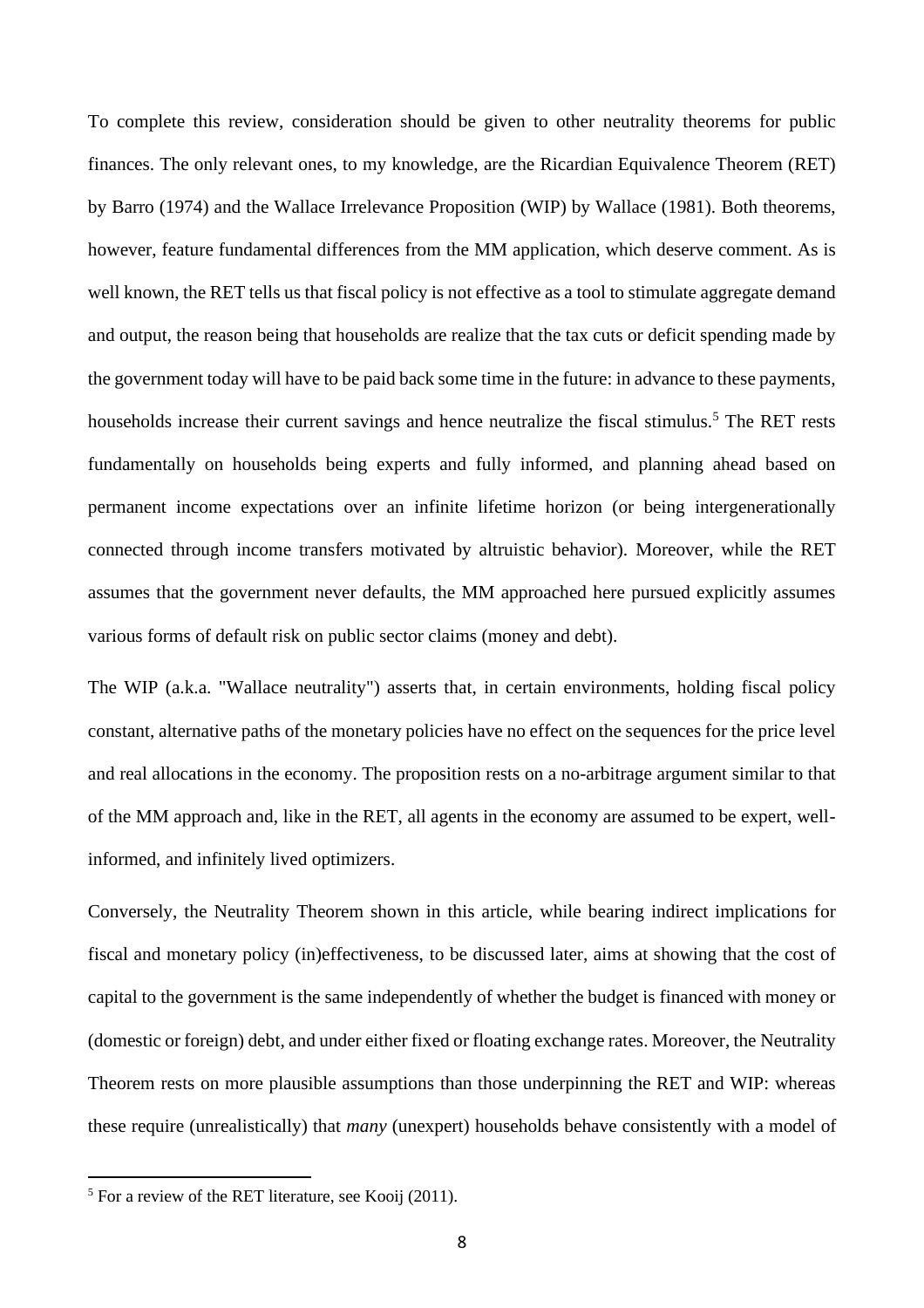the economy where all future generation plans are correctly retroflected within their current decisions (and are not robust to changes in assumptions<sup>6</sup>), the Neutrality Theorem only requires that a *relatively small number* of (expert) global investors determine asset prices that fulfill their own beliefs (in terms of JMK's conventional beliefs) on how the economies work in the global markets.

#### **4. THE BUILDING BLOCKS OF THE NEUTRALITY THEOREM FOR PUBLIC FINANCES**

#### **A. Money as Equity of the Issuing State**

As is finally emerging in the Economics literature, and as the idea is receiving credit also within the international Accounting standards setting community, State-issued irredeemable fiat money (i.e., representation of value created *ex nihilo*) generates a specific form of revenue income that corresponds to the real resources that fiat money allows the issuing State to acquire (Bossone and Costa, 2021).

In other words, when the money issued by the State is exchanged for real resources or against promises to receive real resources in the future, its value is a source of income for the money issuing State. From accounting rules standpoint, in so far as this income is undistributed, it constitutes "equity" of the issuing State, and it can no longer be considered as debt, as is the case when money is redeemable in commodities or third-party liabilities.<sup>7</sup>

Now, accounting for money as equity of the issuing State implies the recognition of specific ownership rights. These are not the rights that are typically enshrined in corporate shares, since the equity that stands against money does not grant money holders any residual claims on the net assets

<sup>6</sup> For instance, the RET can be shown not to hold (and Keynesian multiplier effects to obtain) in dynamic optimizing models where one combines price rigidities and the birth of new agents (Bénassy, 2006), while the WIP ceases to be valid when the allocation of risk in the economy changes due to reallocations of assets holdings between private and public sectors (Benigno and Nisticò, 2020).

<sup>7</sup> Examples of this last case include commitments to fixed exchange rate arrangements, economy's dollarization, and currency boards.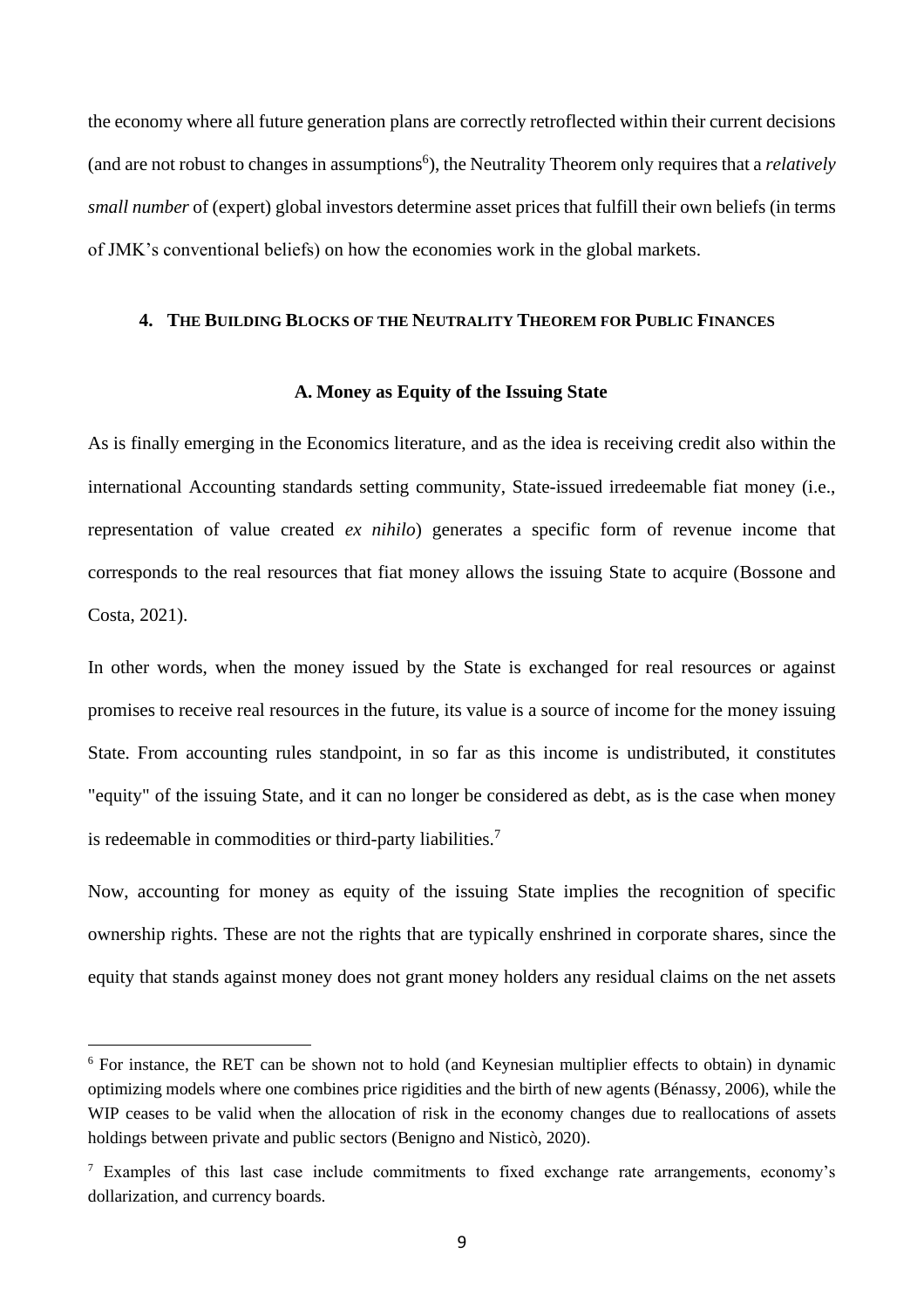of the issuing State (much like consumers buying goods from firms do not hold ownership rights on the selling firms). The rights from money as equity, instead, consist of claims on marketable national wealth (or accumulated output), which money holders may exercise at any time: those who receive (hold) these claims acquire (possess) generalized purchasing power on national wealth.

This view of money as equity of the issuing State is particularly conducive to transposing the Modigliani-Miller approach from its natural corporate finance habitat over the realm of public finances. In the analysis that will underpin the Neutrality Theorem for Public Finances, the State as issuer of claims in the form of equity (money) and debt is considered as an enterprise, the agents holding those claims are the enterprise's shareholders and/or creditors, and the State mobilizes the economy's output to support the real value of the claims issued.

Thus, the future stream of output "returns" that the economy will yield is the flow of aggregate output that it will generate over time, and the real value that the money and debt issued by the State represent is supported by the economy's capitalized output and the credibility of the government's capacity to mobilize it in order to fulfill the obligations underpinning those claims.

## **B. The Central Role of Global Financial Investors**

Global investors are financial intermediaries that operate on a global scale and allocate financial resources internationally taking on a global perspective. They may be large or largely connected institutions and, unlike conventional local representative agents, global investors exercise much greater market power and influence on the price of securities and currency issued by countries, by operating as "marginal" investors.<sup>8</sup> Their power of influencing markets is magnified where wealth is highly concentrated and where savings are largely institutionalized, and wealth is managed professionally.

<sup>8</sup> For a study of the marginal investor and references to the financial literature on the marginal investor, see Bartholdy and Kate (2004) and, more recently, Chen and Zhang (2018).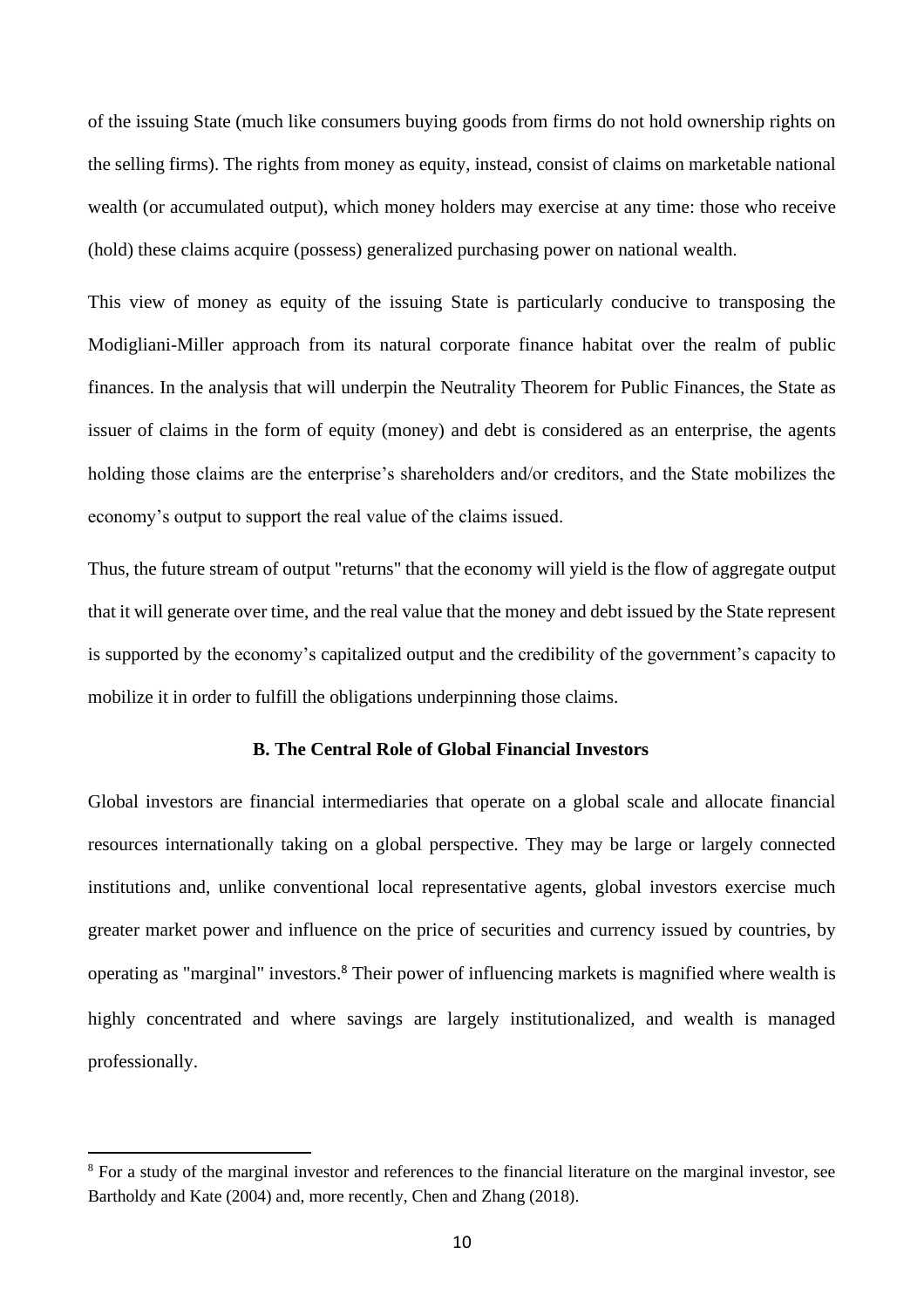Global investors are not necessarily foreign entities to the country where they operate; they can be country residents, local branches of foreign entities, or foreign entities operating in the country through local correspondents or intermediaries. What matters is that they are influential and make investment decisions based on a global perspective that transcends local interests and preferences. Global investors mobilize far more resources, process far more information, than (typically smaller) agents operating locally, and trade at far lower costs. They are free from "home bias" and, even when they reside in or operate from a country, they are unlikely to use more than a modest fraction of their managed wealth (if at all) to finance consumption. Alternatively, global investors residing in major global financial centers, such as the US or other advanced countries, may feature home bias (Subramanian et al., 2009) but they are otherwise indifferent to "home interests" of the other country economies where they invest and, if anything, this may amplify the effects of their reallocation decisions when their perceptions on country economies change. Global investors do not aim at optimizing the level of consumption over time but maximize the utility of financial wealth by managing financial wealth.

Global investors are not interested in the stability of the countries in which they invest, except as it is necessary to protect the value of their investment, and, unlike local agents, they do not participate in the costs of stabilizing the economy, where necessary, whereas they are ready to rush towards the exit from investments in countries at risk of stability, transferring their capital (or managed capital) elsewhere. They are not interested in the evolution of domestic price inflation or unemployment in a country, other than to gain insights into the credibility and stability of the country's policy framework and use international price indices or currency baskets as deflators to calculate the real value of relevant financial variables and as a benchmark for estimating exposures to exchange rate risk of local investments.

Global investors are much more sensitive to this risk than local entities and require higher premia on the liabilities of a country in the face of issuances that they believe could jeopardize the stability of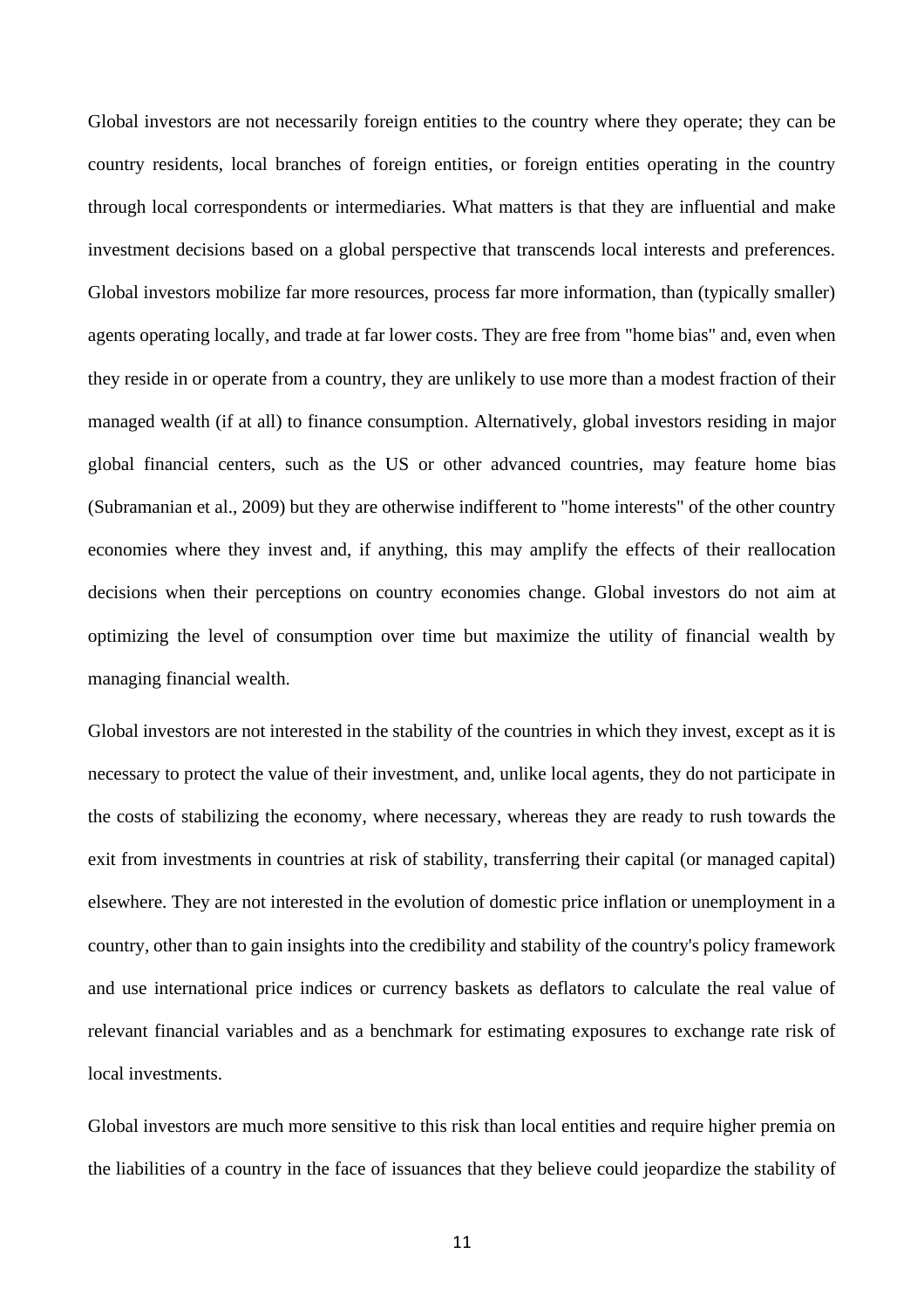their external value. Moreover, they can replace these liabilities much more quickly with others (especially foreign ones), at lower transaction costs and on a much larger scale than local investors can do. And whereas local agents operating in closed or captive markets are forced to accept and hold issues of public liabilities on terms that are convenient for the issuing government, global investors operating in open markets can set prices on less favorable terms for the issuing governments, based on their higher risk sensitivity, since they are in a position to exert a much stronger and more effective "exit" threat on the pricing of the government liabilities being issued and traded.

True, local agents always demand domestic currency for internal transactions and to settle tax payments, but their demand may not be sufficient to prevent currency depreciation, as the value of the currency is determined on the margin by global investors and their trading activity on all instruments denominated in that currency. It is global investors, and the influence they exercise on large domestic wealth holders, who ultimately determine the price and, hence, the (real) quantity of the money that circulates domestically.

With integrated international financial markets, global investors can move financial capital between markets and countries in real time and at negligible transaction costs. Thus, under conditions of high uncertainty, with capital flowing freely and easily, the price of liabilities that are less secure than others decreases and vice versa. And if global investors (rightly or wrongly) deem a country's credibility to be weak, or if they expect it to be weakened by the growth of its public sector liabilities, this will cause the liabilities to lose value regardless of the currency in which they are denominated.

#### **C. The Economy**

Following Stiglitz (1967)'s generalization of the MM theorem, as noted, the analysis that follows uses a stripped-down-to-the-bone general equilibrium, multi-economy model, where each economy features two types of agents: the State and a representative Global investor (as described in Section 4.B). Other relationships (e.g., consumption, investment, external trade, etc.) that are not strictly relevant for the problem at hand are not part of the model, whereas the model's core builds exclusively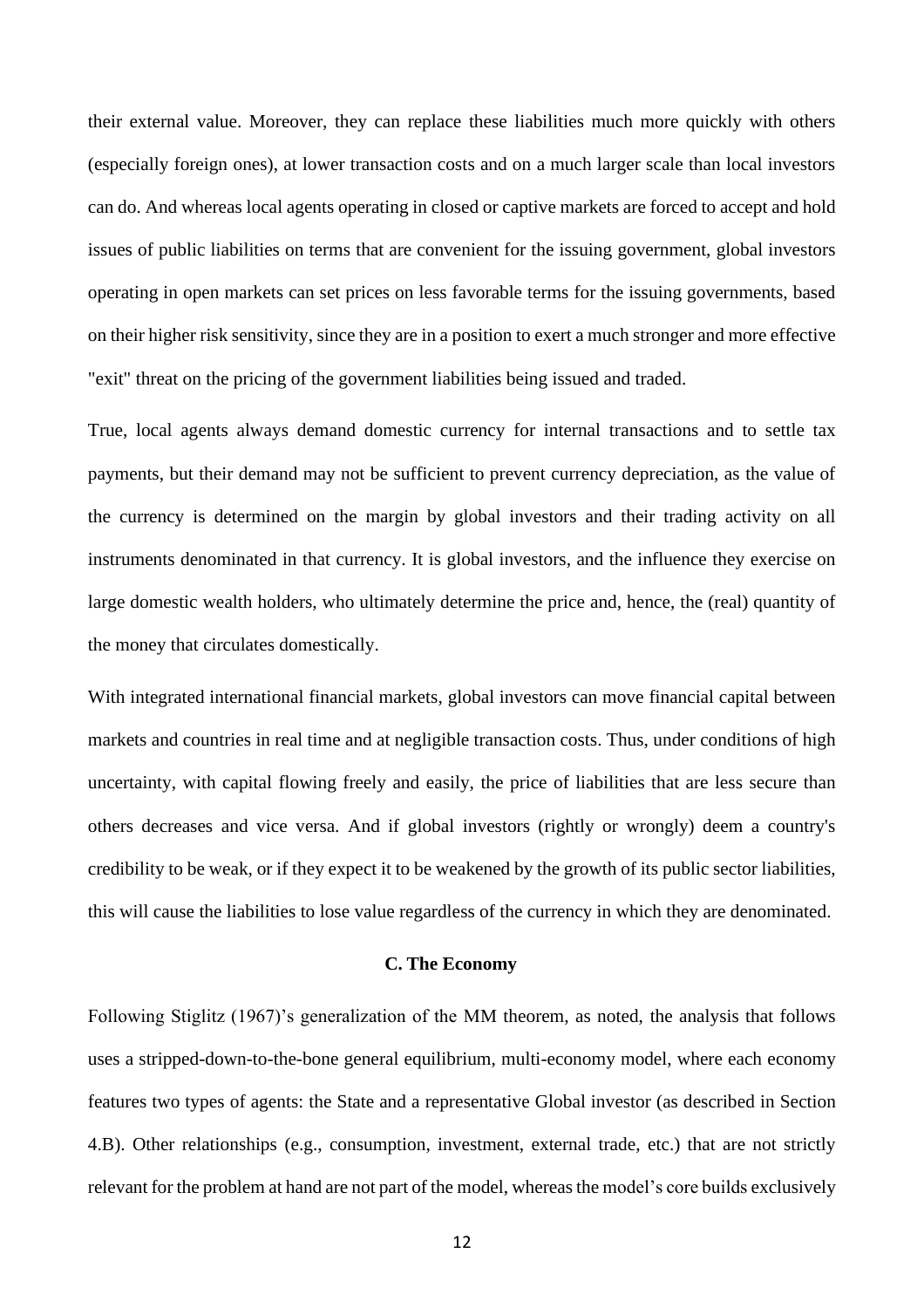on the portfolio allocation choices made by the Global investor under alternative State budget financing decisions.

Each economy is characterized by a given level of credibility,  $\beta \in [0,1]$ , attributed to it by the global financial investors (henceforth, "global investors"). The above value range of the credibility factor  $\beta$ is such that its lowest extreme,  $\beta = 0$ , means total lack of credibility, and its maximum extreme,  $\beta =$ 1, means absolute trust. While neither extreme is a representation of realistic cases, they both define the large scale of credibility valuations that investors can use to classify different country economies (see also below).

The economy generates a stream of future aggregate output levels  $x(X) =$  $x[[X(1),X(2),Xt), ..., X(T)]$ , which extend indefinitely into the future; these levels are not constant, and they are uncertain. It is assumed that the mean value of the stream over time, or the average output-return per unit of time, is finite and represents a random variable subject to a (subjective) probability distribution. Specifically, the economy's output *X* is itself a random variable with probability distribution  $\phi(X)$ , whose form is uniquely determined by function  $x(X) =$  $x[[X(1),X(2),Xt),...,X(T)]$ , and the expected aggregate output-return,  $\overline{X}$ , is defined as  $\overline{X} \equiv E(X) =$  $\int x(X) \phi(X) dX$ , with  $Var(X) = Var(X|\beta) = \int (x(X) - E(X))^2 \phi(X) dX$ , such that  $Var(X|\beta_1)$  $Var(X|\beta_2)$ , if  $\beta_1 < \beta_2$ , that is, economies with lower credibility feature higher levels of output volatility (and hence uncertainty).

### *The State*

Throughout this article, the term "State" shall be understood as referring to a single public entity, with a consolidated central bank-treasury balance sheet, which is responsible for deciding the quantity (or the price) and the composition of the public sector claims.

In each economy, the State issues money and debt claims. Debt consists of a number *D* of nominal (interest-bearing) bonds, which can be denominated in either the domestic currency or a foreign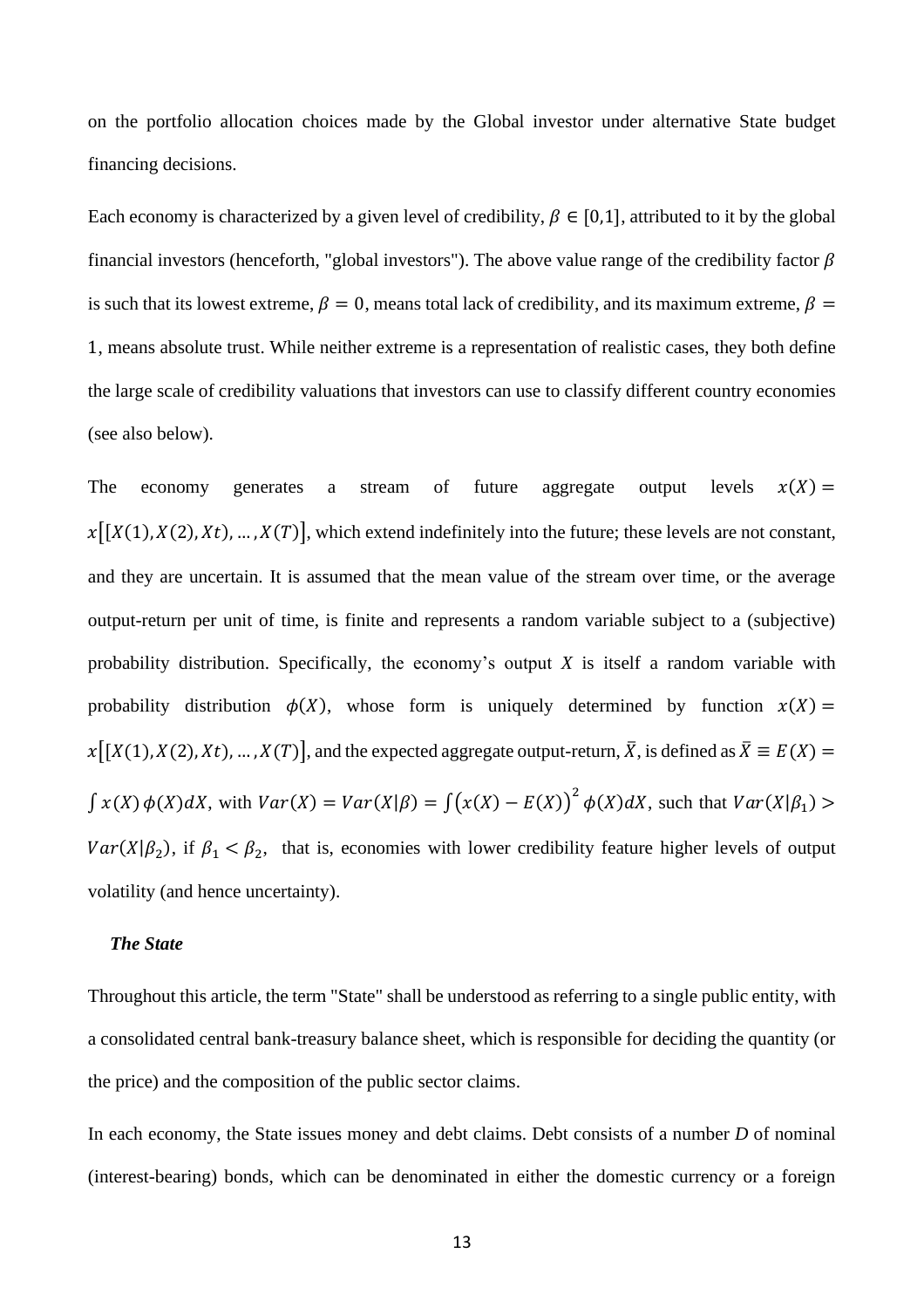(typically reserve) currency, and trade in the domestic and foreign markets at prices  $P_{Dd}$  and  $P_{Df}$ , respectively, where subscripts *d* and *f* stand for domestic and foreign, respectively. The issuance of public sector claims at each date aims at financing government expenditures aimed at closing any output gap:

(1) 
$$
G_t - T_r = \Delta M_t + P_{D,t} \Delta D_t - \Delta T_t = \chi(X_t - X^F) \quad \text{with } \chi' < 0
$$

where  $T$  is lump-sum taxes and  $X^F$  is full-employment output, given the government's intertemporal budget constraint (IBC):

$$
(2) \qquad P_{D,t}D_t = P_{Dd,t}D_t + e_{df}P_{Df,t}D_{f,t} = \sum_{\tau=t}^{\infty} \gamma^t \beta^t (T_{\beta,t}^{\wedge} - G_t + \Delta M_t),
$$

which requires that the current market value of government debt equals the present discounted value of the future streams of government primary surpluses,  $T^{\wedge}$  – *G*, and monetary financings,  $\Delta M$ . This value reflects the economy's credibility factor  $\beta$ , which acts as a scale factor that *corrects* it.<sup>9</sup> Taxes here are exogenously set at  $T^{\wedge}$  and depend on the economy's level of credibility  $\beta$ .<sup>10</sup> No analysis of tax changes will be carried out in this article.

<sup>&</sup>lt;sup>9</sup> Credibility factor " $\beta$ " condenses global investor views on the policy credibility of individual country economies. This factor can indifferently be thought of as an index that investors apply to the government IBC, which scales its value up or down correspondingly, or as a probability measure that generates an expected value of the IBC, or else as a risk factor that adjusts the value of the IBC. All else equal, a lower  $\beta$  reflects larger expected losses on government debt (either via higher inflation or default) and translates into a tighter IBC for the government, thus requiring larger (and possibly more frontloaded) fiscal efforts to sustain a given debt stock.

 $10$  To be consistent with the model of the economy here used, driven by global investor choices, in each economy taxes are set by the government at the level that optimizes the tradeoff between the positive effect of taxation (ceteris paribus) on the default risk on public debt, on one side, and the negative effect of taxation of current output, as can be seen from Eq. (1), on the other. Optimal taxes would differ economy-wise, depending on the economy's level of credibility, and it can be argued that (all else being equal) optional taxes would be higher in less credible economies and lower in more credible economies. Also, looking forward, while global investors expect governments of highly credible economies to set future taxes at whatever level is required to satisfy Eq. (2), they expect a less virtual fiscal behavior from economies with low credibility. The issue of taxation will no further detain us in this study.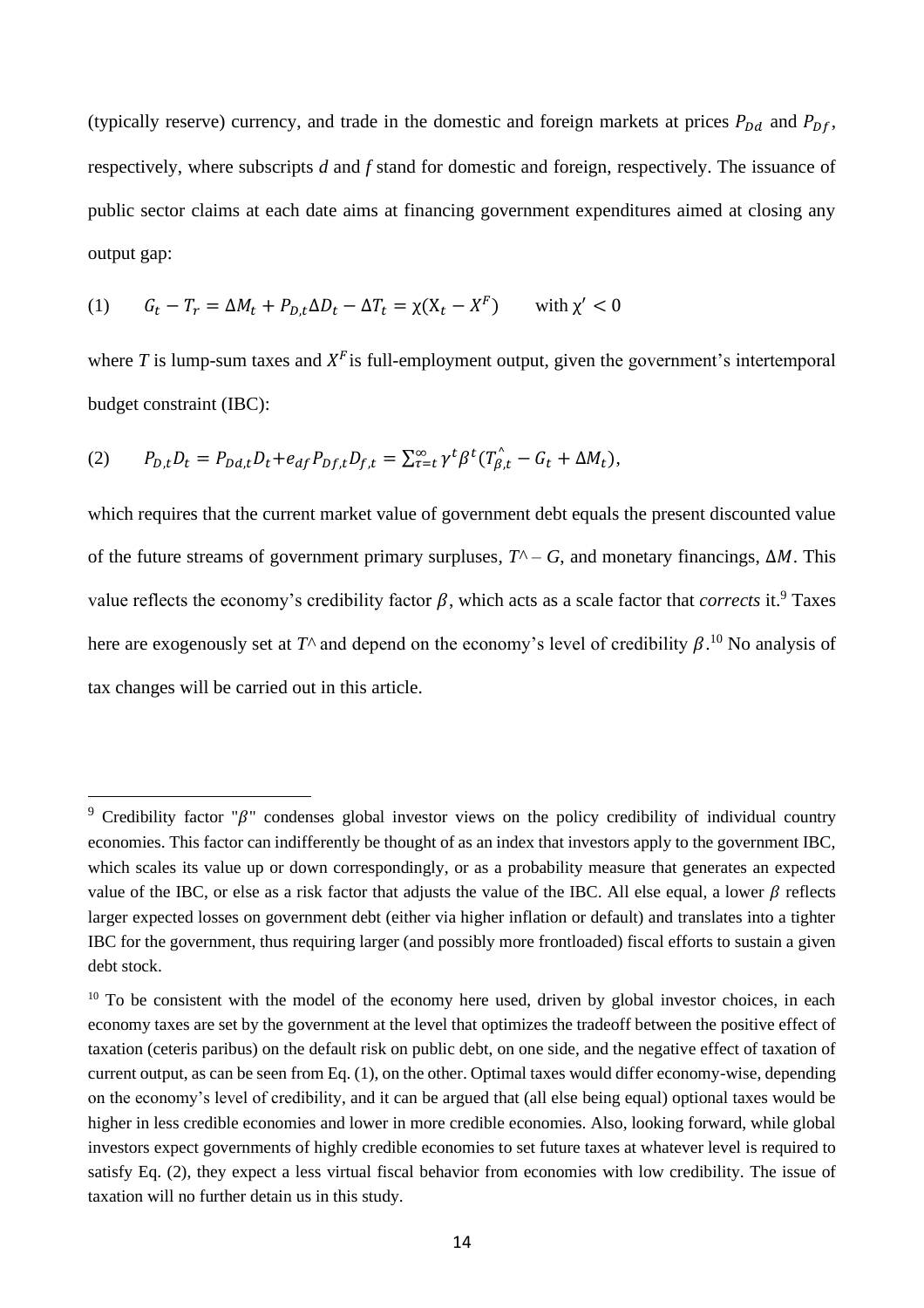Money and bonds are used by the domestic agents for consumption and saving-investment purposes and can be intermediated in foreign exchange and financial markets largely dominated by global financial investors (as discussed above).

Money claims yield to their holders a real rate of return,  $r_M$ , and government debt pays to its holders a real rate of return,  $r<sub>p</sub>$ . As will be derived in Section 5.B, the equilibrium return on money varies positively with the expected stock of money claims and negatively with the stock of debt outstanding as well as with the economy's credibility. At this stage, it should only be noted that, since money holdings are equity for the issuing state (see Section 4.A), on the one hand, and claims on the economy's output for their holders, on the other, each unit of M yields real return  $x = \frac{1}{M}$  $\frac{1}{M}X$ , with probability distribution  $\phi(Mx) d(Mx)$ , expected value  $\bar{x} = \frac{1}{M}$  $\frac{1}{M}\overline{X}$  and variance  $Var(x) = Var(x|\beta) =$  $\int (x(Mx) - E(Mx))^2 \phi(Mx) d(Mx)$ , such that  $Var(x|\beta_1) > Var(x|\beta_2)$ , if  $\beta_1 < \beta_2$ .

The return on debt, too, varies inversely with the economy's credibility, but positively with ratio  $P_{Dd}D_d + e_{df}P_{Df}D_f$  $\frac{C_{a}P_{b}P_{b}}{PX} \equiv \mathcal{D}$  (for a given demand for debt), where *P* is the economy's general price level, and the ratio measures the market value of debt (in real terms) relative to the economy's output-return. Thus,

(3) 
$$
r_D = r(D, \beta)
$$
, with  $r'_D > 0$  and  $r'_\beta < 0$ 

that is, as the ratio  $D$  increases, and the economy's credibility weakens, the rate  $r<sub>D</sub>$  increases until the government may find itself unable (or unwilling) to continue to service its debt in real terms; at which point, either it will interrupt its payments causing a technical default, or it will pay with domestic currency whose external value would (ceteris paribus) depreciate, thus causing holders to lose value (in real terms), which will henceforth be referred to as "economic" default. More specifically, denoting  $\theta = Prob\left[\left(\frac{M+P_D D}{P}\right)\right]$  $\left(\frac{P_D D}{P}\right)$  <  $E\left(\frac{M+P_D D}{P}\right)$  $\left(\frac{P_D}{P}\right)$  the probability of the government (technically or economically) defaulting on public sector claims, this probability is governed by the following relationships: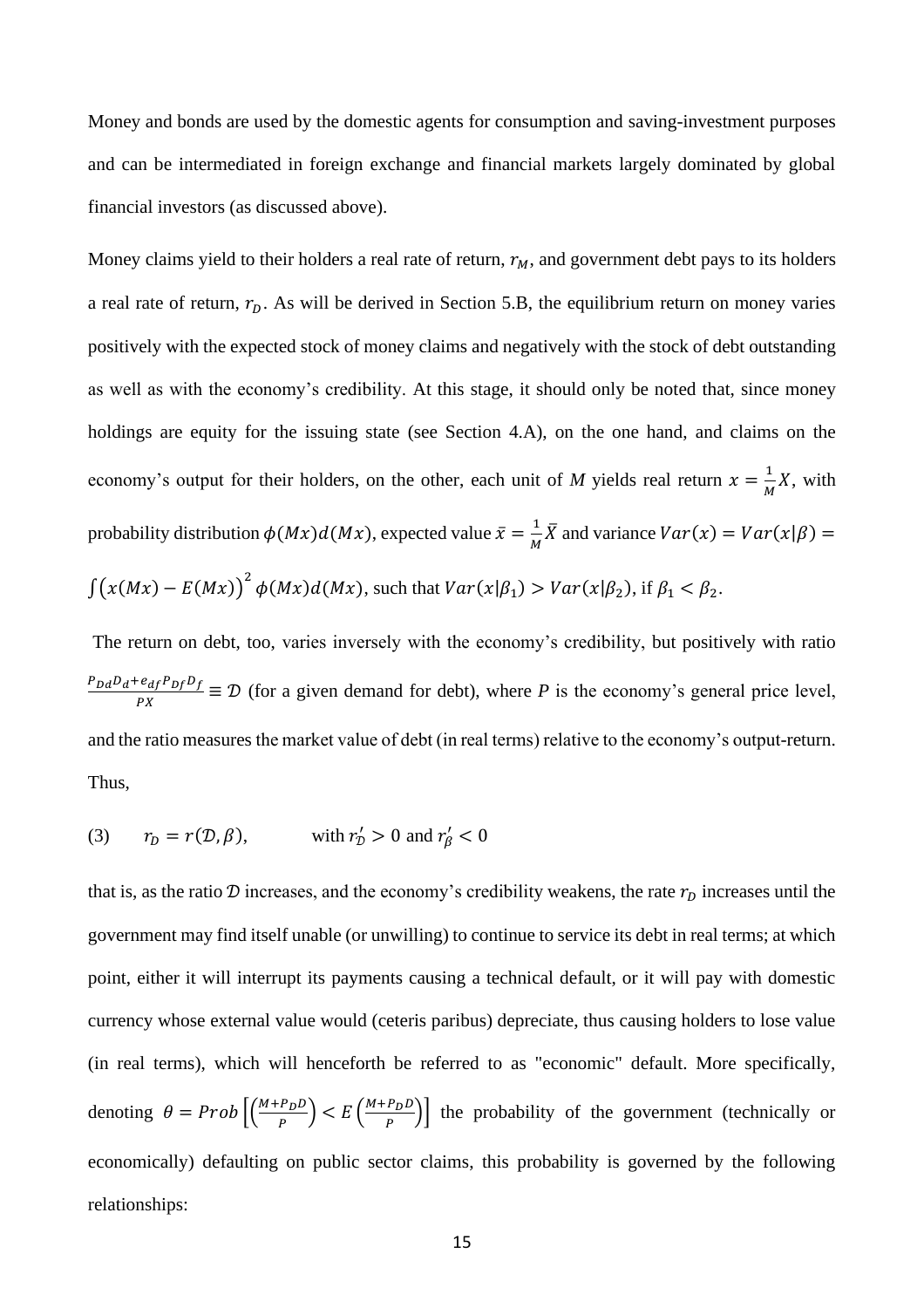(4) 
$$
\theta \in [0,1]: \begin{cases} \approx 1 \text{ if } \mathcal{D} \gg \mathcal{D}^c \\ = \theta_\beta \ll 1, \text{ if } \beta \gg 0, \mathcal{D} \le \mathcal{D}^c, \text{ and } \mu_d \le \mu_f \end{cases} \text{ where } \mathcal{D}^c = \delta(\beta), \delta' > 0
$$

and

(5) 
$$
\theta = \theta \left( \mu_d - \mu_f \right)
$$
, with  $\theta' > 0$ ,

that is, the default probability reflects the economy's credibility  $\beta$  and equals its minimum value  $\theta_{\beta}$ , strictly lower than 1, if the debt ratio stays within its critical threshold and the rate of growth of the stock of domestic currency does not exceed that of the foreign currency taken as benchmark (Bossone 2019, 2022). The default probability increases if the latter condition is violated and reaches its highest level if the debt ratio exceeds the critical threshold. Accordingly, the higher the credibility of an economy, the larger the fiscal space available to its government for active macroeconomic policies. Later, for analytical convenience, the default probability will be posited as  $\theta_{\beta} = 1 - \beta$ .

## *The Global Investor*

Following the asset utility approach adopted in Bossone (2019), which readers are referred to for the details of the following model,<sup>11</sup> the representative Global Investor – acting on its own behalf and/or behalf of its clients – maximizes the intertemporal utility generated by wealth portfolio *W*:

$$
(6) \qquad U(W_t) = Max_W E_t[\sum_{t=\tau}^{\infty} \gamma^t u(W_t)]
$$

s. t.

(7) 
$$
W_t = M_{d,t} + e_{df,t}M_{f,t} + P_{Dd,t}D_{d,t} + e_{df,t}P_{Df,t}D_{f,t} - \Delta W'_{t-1} = M_{t-1}R_{M,t-1} +
$$

$$
e_t M_{f,t-1}R_{M,t-1} + P_{Dd,t}D_{d,t}R_{D,t-1} + e_{df,t}R_{Df,t-1}P_{Df,t}D_{f,t} + \Delta W_{t-1} + (1 - r_W)\Delta W'_{t-1},
$$

(8) 
$$
M_d, M_f, D_d, D_f \ge 0
$$
;  $\Delta W \ge 0 \Delta W' \ge 0$ , and

$$
(9) \qquad \sum_{n=d,f} \frac{P_{n,t}X_{n,t}}{\rho_{\beta_n}} = W_t
$$

<sup>&</sup>lt;sup>11</sup> I have originally proposed and developed this approach in Bossone (2014), which builds on JMK's liquidity preference theory and combines it with choice theory.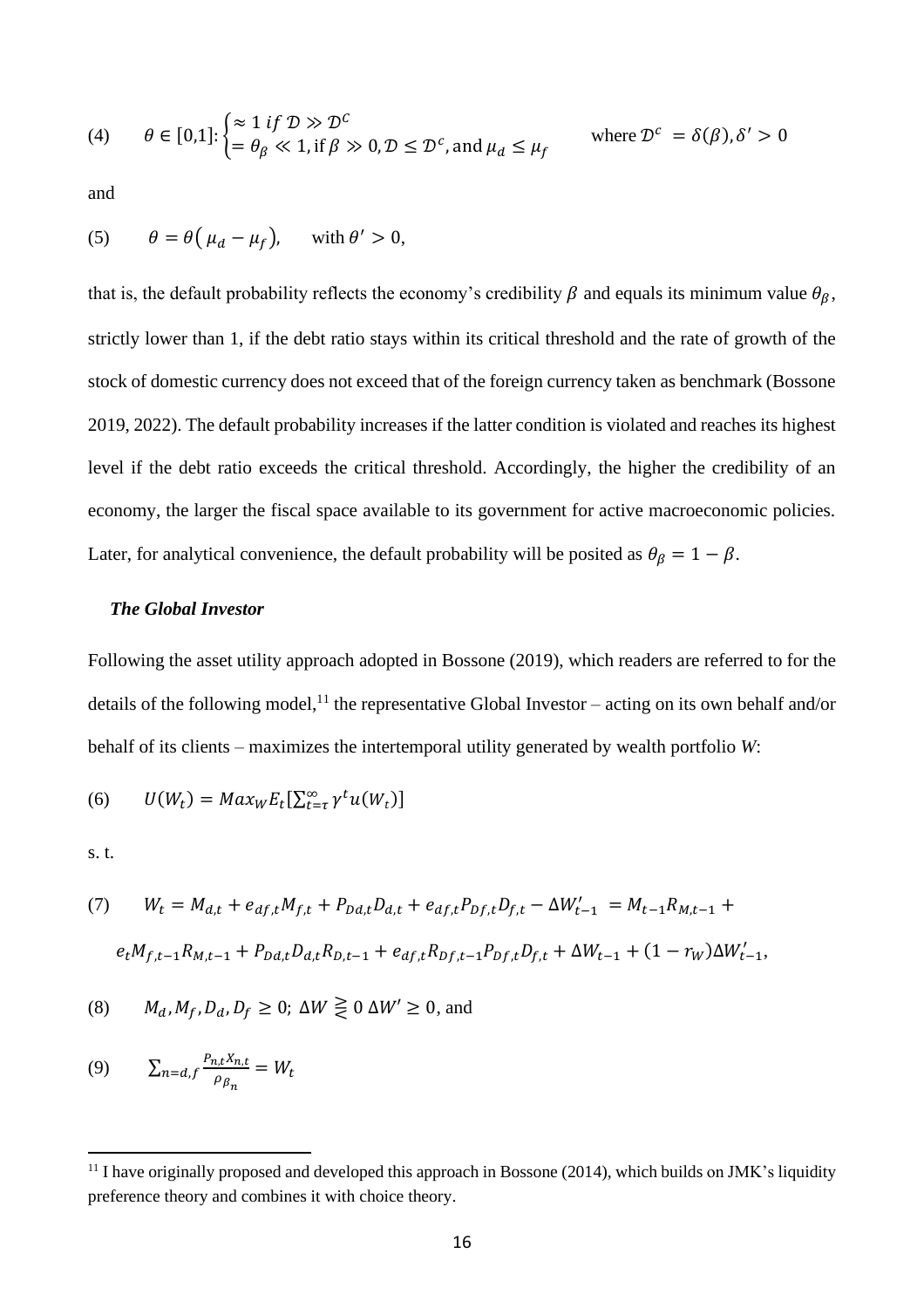where  $e_{df}$  is the market exchange rate between domestic currency *d* and foreign currency *f* and is expressed as the number of units of the former per unit of the latter, and the summation term in Eq. (9) is the sum of capitalized output across the economies where global investors invest and represents the source of real wealth (see the market valuation of public sector claims relative to the economy's output, below). Finally, the optimization plan is closed by transversality condition:

$$
(10) \qquad \lim_{t \to \infty} W_t = 0.
$$

Function  $u(·)$  is a standard strictly quasi concave, time-separable, and well-behaved utility function;  $\Delta W$  is net additional investment or divestment taking place through Global Investor, where net divestments correspond to consumption decisions taken by agents who had previously invested in the portfolio of the Global Investor;<sup>12</sup>  $\Delta W'$  is borrowing from the market that the Global Investor might want to access in order to fund extra current investments; *R* is the real gross rate of return on assets and incorporates the risk of loss from government (technical or economic) default,  $1 - \beta$ .

#### *Equilibrium (not necessarily at full employment)*

Given the government's decision to issue money and debt claims in certain quantities and (or at certain prices) and in a certain combination, and given the economy's expected aggregate output,  $\bar{X}$ , at equilibrium the total market value of the economy's public sector claims (money and debt), expressed in domestic currency, is

$$
(11) \tV^* = \frac{M^* + P_D^* D_d^* + e_{df}^* P_D^* D_f^*}{P^*} = \frac{\bar{x}}{\rho^*},
$$

where  $\rho$  is the economy's expected rate of output-return on the public sector claims. Factoring into the economy's credibility  $\beta$ , and dropping the aster, Eq. (9) can be generalized and re-expressed as:

 $12$  In other words, these agents liquidate (part of) their investment to finance current consumption. If they divest funds to re-invest them, their net effect on the Global Investor's portfolio is zero ( $\Delta W = 0$ ). On the other hand, if agents invest more money, then this adds to the Global Investor's portfolio ( $\Delta W > 0$ ).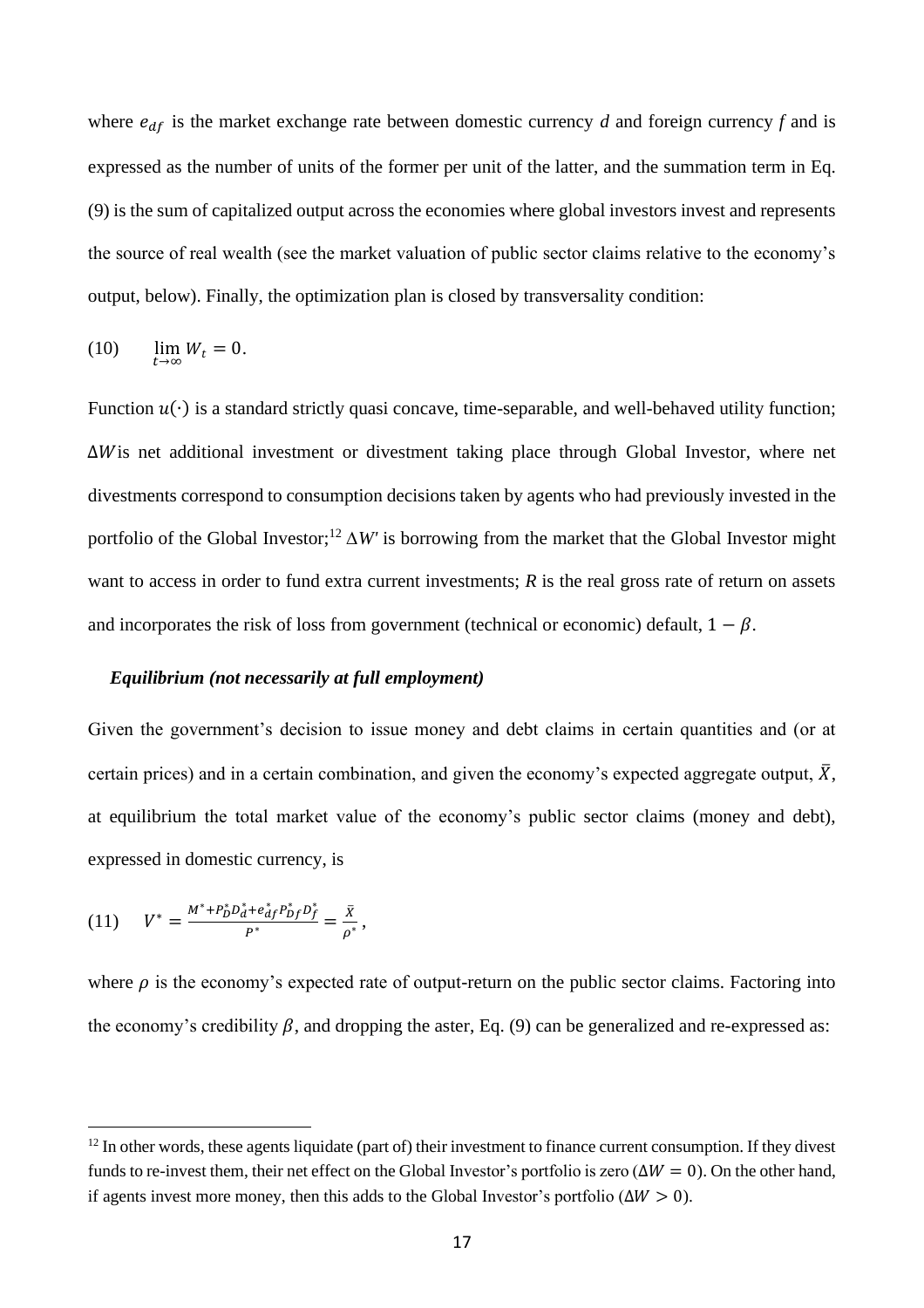(11a) 
$$
V_{\beta} = \frac{\beta (+P_D D_d + e_{df} P_D D_d)}{P} = \frac{\bar{x}}{\rho_{\beta}},
$$

where credibility  $\beta$  acts as a discount factor and can be interpreted as the expected value of the public sector claims outstanding that would be recovered – through the output generated by the economy – in the event of government (technical and economic) default, and  $\rho_{\beta_1} > \rho_{\beta_2}$ , if  $\beta_1 < \beta_2$ . Its complement,  $1 - \beta$ , is thus the expected value loss (as posited earlier). Also,  $\rho_{\beta}$  is the economy's expected rate of output-return on public sector claims, which reflects the economy's credibility and, hence, the risk of government default.

For given levels of the economies' output and given sequences of expected returns and exchange rate changes conditional on the economies' level of credibility  $\left[\left(R_{M_d,t},R_{M_f,t},R_{D_d,t},R_{D_f,t},\ \varepsilon_{df,t}\right)|\beta_d,\beta_f\right]$ , for  $t = T, ..., \infty$ , solving plan (6)-(10) yields the optimal portfolio composition  $(M^*_{d,t},M^*_{f,t},D^*_{d,t},D^*_{f,t})$  of the Global Investor at equilibrium prices  $(P_t^*,P_{Dd,t}^*,P_{Df,t}^*,e_{df,t}^*)$  at each date of the relevant time horizon, as determined by the following two first order conditions; the first f.o.c. is:

(12) 
$$
u'(M_{d,t})R_{M_{d},t} = \frac{1}{e_t}u'(M_{f,t})R_{M_{f},t} = \frac{1}{P_{Dd,t}}u'(D_{d,t})R_{D_{d},t} = \frac{1}{e_{df,t}P_{Df,t}}u'(D_{f,t})R_{D_{f},t} = \lambda_t,
$$

which requires equating the marginal utilities of domestic and foreign *M* and *D* holdings, each weighted with its own price, and the second f.o.c. is:

(13) 
$$
\lambda_t = \gamma E_t R_{Md,t+1} \lambda_{t+1} = \gamma E_t R_{Mf,t+1} \lambda_{t+1} = \gamma E_t R_{Dd,t+1} \lambda_{t+1} = \gamma E_t R_{Df,t+1} \lambda_{t+1},
$$

which requires equalizing all rates of return on assets in real terms and net of default risk at each date and intertemporally. For completion, and although consumption choices are not incorporated into the model, since the Global Investor acts on behalf of its client wealth holders, it may be added that optimality requires that the periodical divestments from its portfolio to finance consumption activities (as discussed earlier) generate, at the margin, the same utility that is generated by the assets held or acquired by the Global Investor.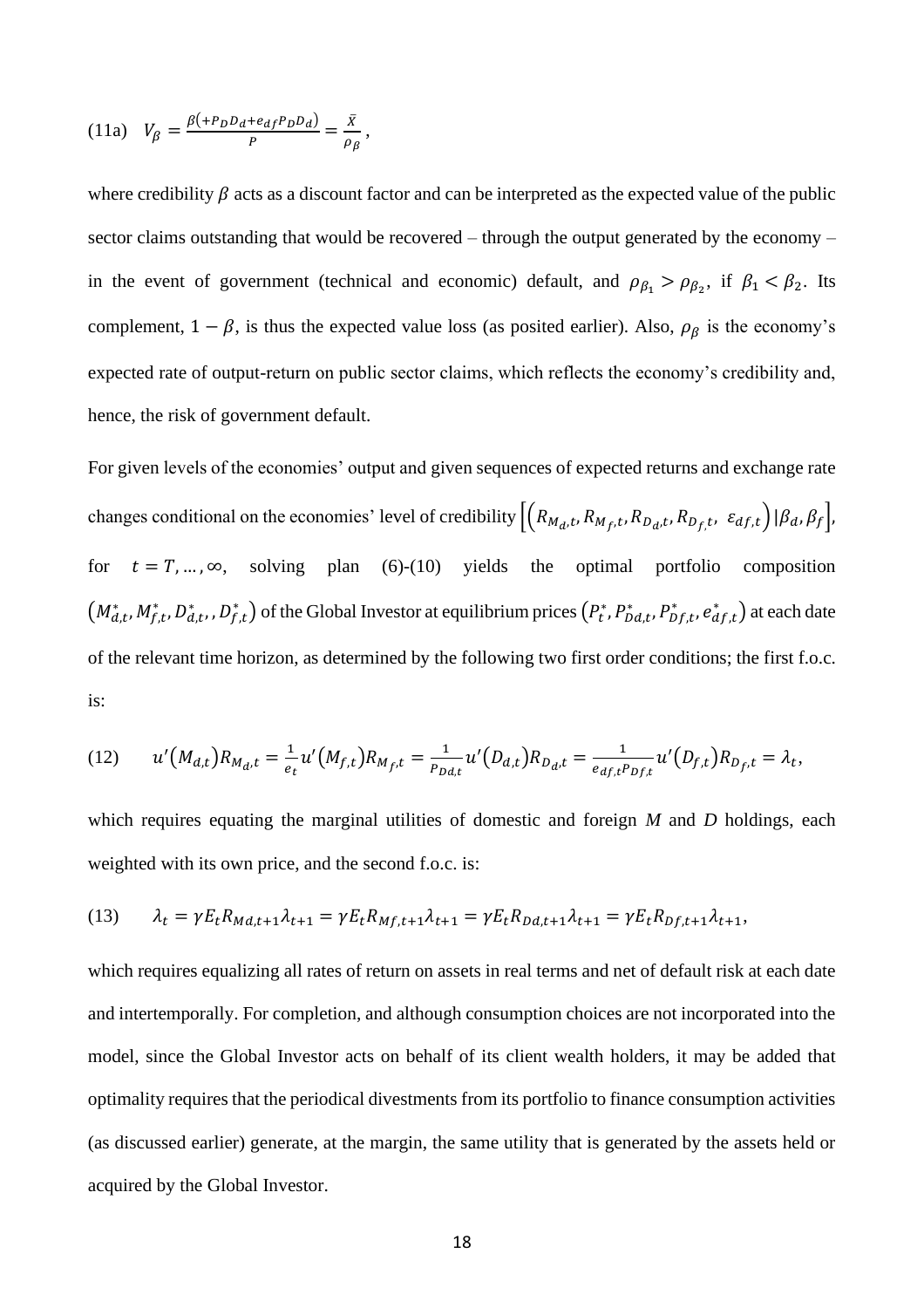Notice from Eq. (11) that there is no mechanism in this model that guarantees that equilibrium is reached at full resource employment. The economy's expected output return  $\bar{X}$  can settle at any level and this level would be validated by the portfolio choices of global investors. Thus, in situations of resource underemployment or unemployment, governments may legitimately pursue active macro policies. Policy effectiveness and how neutrality affects it are discussed next.

### **5. THE NEUTRALITY THEOREM FOR PUBLIC FINANCES**

The Neutrality Theorem and its two Corollaries on the Equilibrium Return on Money are here derived and discussed.

#### **A. Neutrality Theorem**

From Eq. (11a) at equilibrium, and in the vein of Modigliani and Miller, follows the:

**Neutrality Theorem for Public Finances.** *In equilibrium, the total market value of the public sector claims (currency and debt) of an economy with a given credibility i) is equal to the capitalization of the expected "return" on the economy expressed in expected real output terms, and whose degree of uncertainty is reflected in the economy's level of credibility, and ii) is independent of the capital structure of the government finances.*

The Neutrality Theorem can be equivalently stated in terms of the average cost of capital to the government, as:

(14) 
$$
\frac{\bar{x}}{\beta(M + P_{Dd}D_d + e_{df}P_{Df}D_f)^{\frac{1}{p}}} = \frac{\bar{x}}{V_{\beta}} = \rho_{\beta},
$$

where  $\rho_{\beta}$  can be regarded as the market rate of capitalization for the expected value of the uncertain streams of output generated by an economy with credibility  $\beta$ . Eq. (14) indicates that, *the average cost of capital to a government i) is completely independent of the capital structure of the government finances and ii) is equal to the capitalization rate of the output stream expected to be generated by*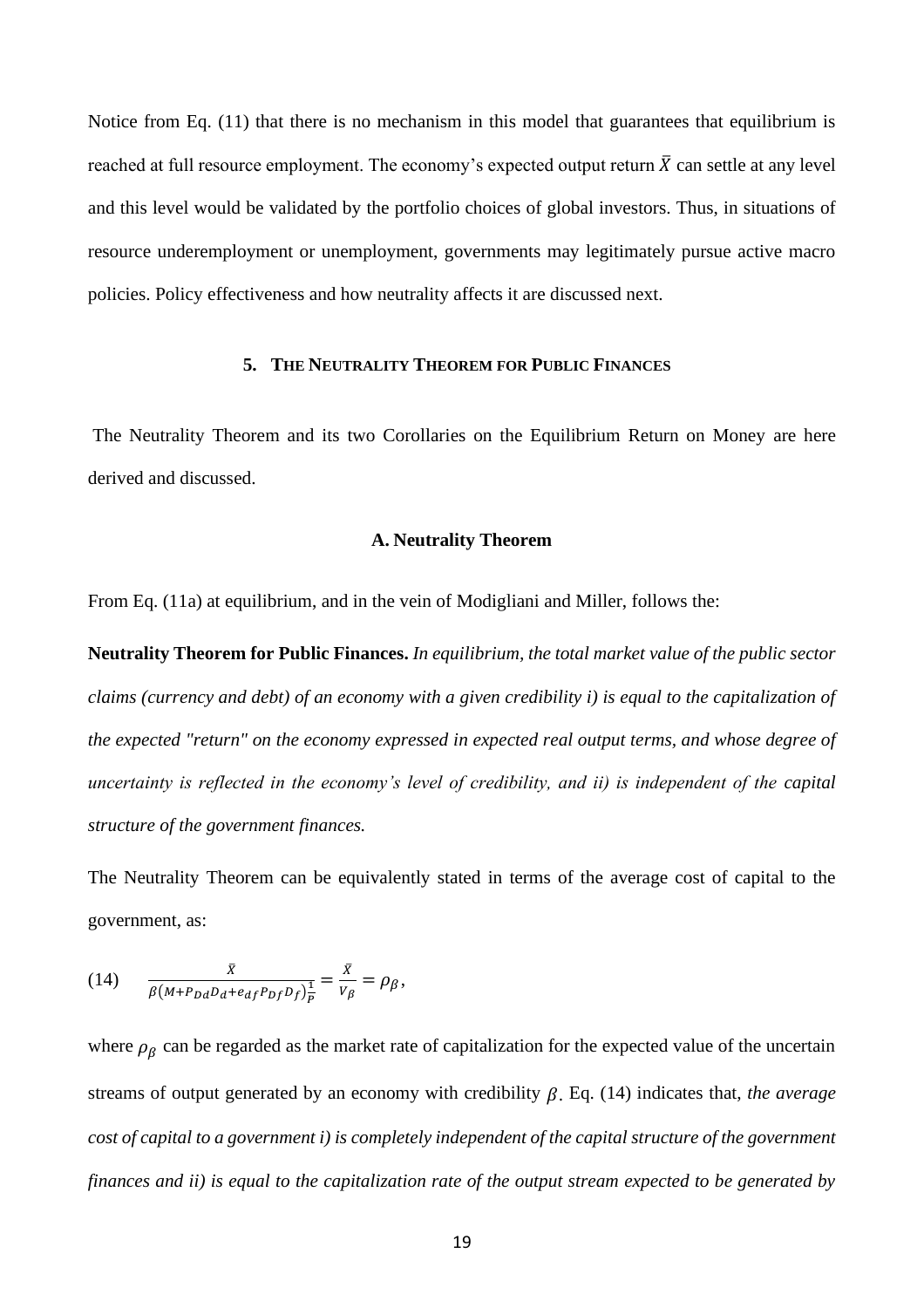*the economy, whose degree of uncertainty is reflected in the level of credibility attributed by the global investors to the economy.* 

To establish the Neutrality Theorem, it will be shown that, as long as Eqs. (11a) or (14) do not hold between any pair of financially globalized economies at the same level of credibility, arbitrage will take place in the global capital market and restore the stated equalities. The term arbitrage is adopted purposefully. For if the theorem did not hold, investors could buy and sell currencies and bonds and exchange one income stream for another that is identical in all relevant respects except that sells at a lower price. The exchange would be advantageous to the investors quite independently of their attitudes toward risk,<sup>13</sup> and as investors exploit these arbitrage opportunities, the value of the overpriced securities (currencies and bonds) falls and that of the underpriced securities (currencies and bonds) rises, ultimately eliminating any value discrepancies.

By way of proof, consider two identical economies (*i, j*), featuring the same level of credibility,  $\beta_i$  =  $\beta_j$ , which generate equal output-returns,  $\bar{X}_i = \bar{X}_j = \bar{X}$ . Let the government of economy *i* finance itself entirely by printing money,  $M_i$ , and call it for brevity the "money-financed" economy, and let the government of economy  $j$  finance itself partly through money printing,  $M_j$ , and partly through issuing debt alternatively denominated either in the domestic currency,  $P_{Ddj}D_{dj}$ , or in a foreign (typically) reserve currency,  $P_{Df}P_{fj}$ , and call it the "debt-financed" economy.

The issue of debt denomination requires comment. The cases of domestic and foreign denomination of public debt will be dealt with separately and under the assumptions of fixed and floating exchange rates, respectively. The two cases, however, coincide in the case of highly credible economies, where the risk of (technical or economic default) is nihil and the global investors are indifferent between

<sup>&</sup>lt;sup>13</sup> In choice theory, exchanges are movements from inefficient points in the interior to efficient points on the boundary of the investor's opportunity set – not movements between efficient points along the boundary. Hence, in this article's analysis there is no implications for investor attitudes or behaviors other than they act consistently and always prefer more income to less income, ceteris paribus.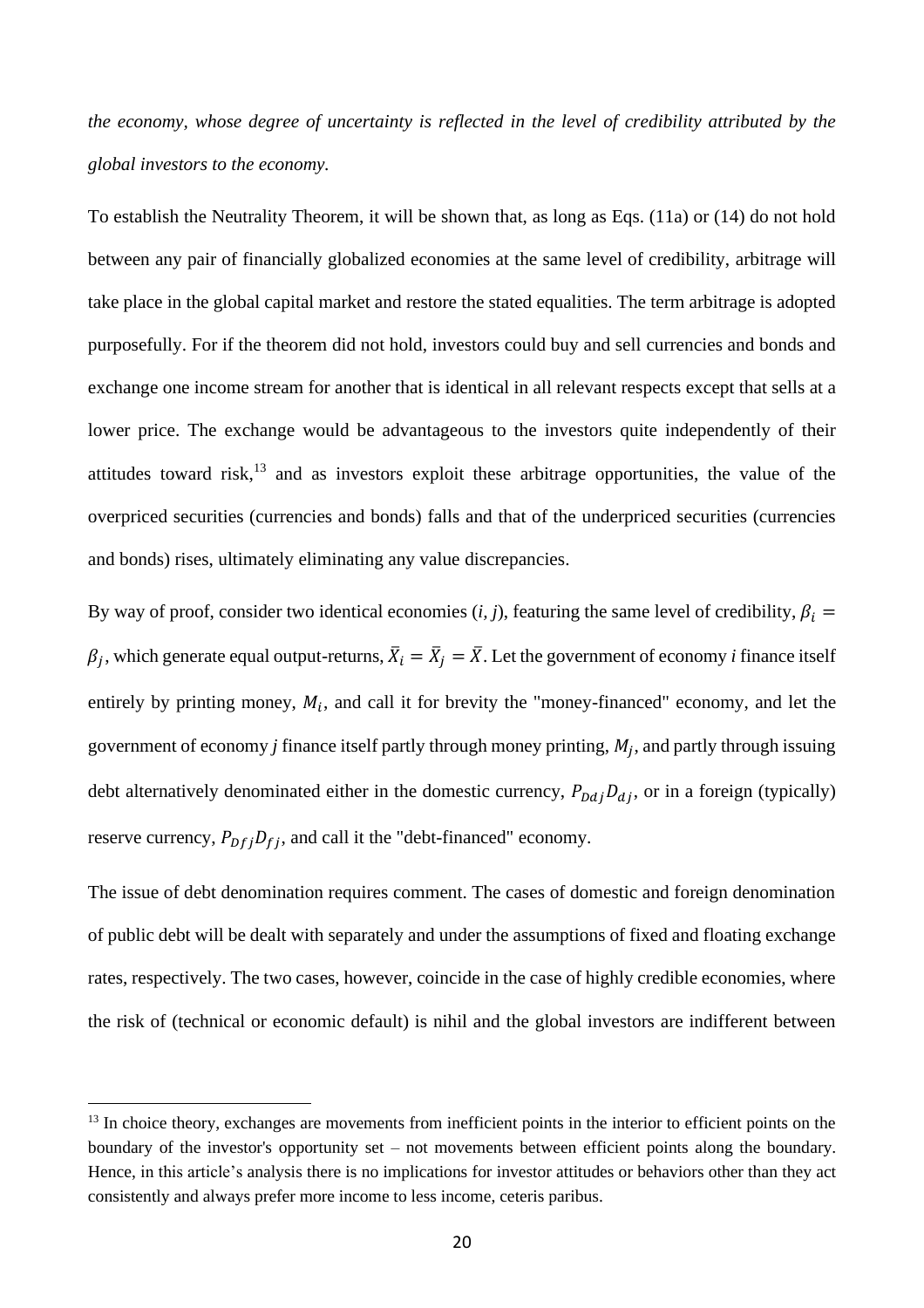otherwise identical bonds that differ only for currency denomination, and treat them as perfect substitutes. (The risk neutrality issue will be discussed below.) In such case, as shown next, the analysis can be framed in terms of one type of debt denomination only, since one case also covers identically the other. The following analysis will only use the foreign denomination except for the case of economies with low credibility.

#### *High credibility and fixed exchange rates*

Economies *i* and *j* are both highly credible and economy *j* adopts a fixed exchange rate regime, with the exchange rate being set exogenously and is posited as  $e_{if} = \hat{e}_{if} = 1$  for expositional convenience. Credibility is such that  $E(\varepsilon_{ff}) = 0$ , where  $\varepsilon_{if} \equiv \frac{de_{if}}{dt}$  $dt$ 1  $\frac{1}{t}$  is the rate of change of the exchange rate. This implies, as noted, that one unit of  $D<sup>d</sup>$  is identical to, and perfectly interchangeable with, one unit of  $D<sup>f</sup>$  and trades at the same price. As an additional assumption, the debt ratio of both economies is well within the critical threshold corresponding to the economy's same level of credibility,  $\mathcal{D}_i, \mathcal{D}_j \ll \mathcal{D}_\beta^c$ , so that no risk of default is considered for either government.

Following Modigliani and Miller, suppose the value of the debt-financed economy is conjectured to be larger than that of the money-financed economy,  $V_j > V_i$ , as it is the case when markets believe that deficit monetization is inflationary. Consider global investors holding  $m_i$  unit of currency *j*, representing a fraction  $\alpha$  of  $M_j$ . The return from this portfolio, denoted by  $Y_j$ , will thus be a fraction  $\alpha$  of the income available for the holders of currency *j*, which is equal to the total output-return  $X_j$ , plus the interest received on money balances,  $r_{Mj}M_j$ , less the debt interest charges,  $r_{Dj}P_{Df}D_{fj}$ . By the above assumption  $\bar{X}_i = \bar{X}_i = \bar{X}$ , the return from the initial portfolio can be written as:

$$
(15) \tY_j = \alpha(\bar{X} - r_{Dj}P_{Df}D_{fj}).
$$

Positing in the following  $P=1$  for convenience, suppose now that global investors sold  $\alpha M_i$  worth of currency *j* and acquired instead an amount  $m_i = \alpha (M_j + P_{Df} D_{fj})$  of currency *i*. They could do so by utilizing the amount  $\alpha M_j$  realized from the sale of their initial holdings and by borrowing an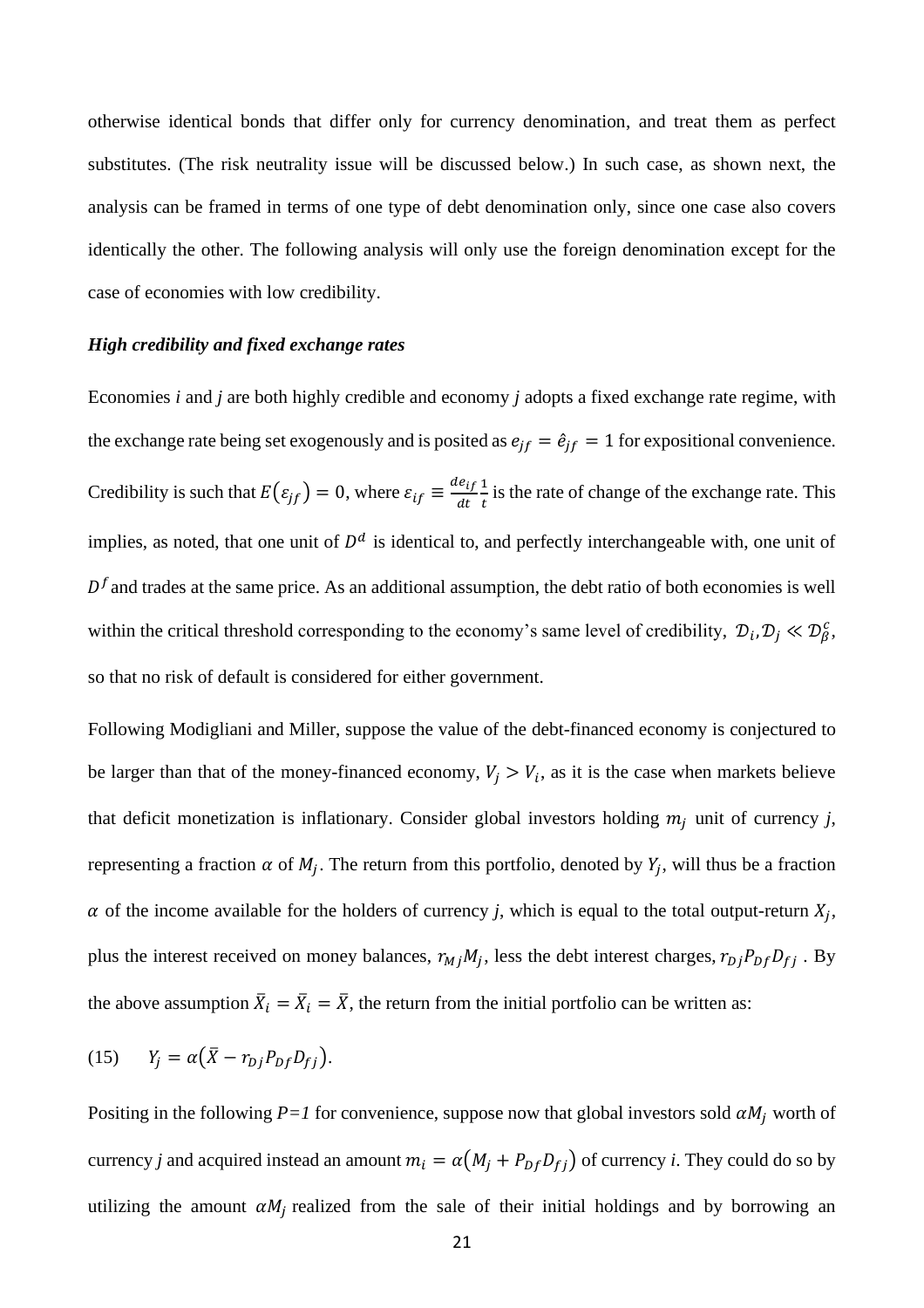additional amount  $\alpha P_{Df} D_{f}$  on their own credit and investing it in economy *i*, or by reducing the amount of bonds and other securities they already hold. They would thus secure for themselves a fraction  $\frac{m_i}{M_i} = \frac{\alpha (M_j + P_{Df}D_{fj})}{M_i}$  $\frac{f_{Df}p_{f}}{M_i}$  of currency *i*. Making allowance for the interest payments on their debt  $\alpha r_{Dj}P_{Df}D_{fj}$  or for the incomes forgone by selling bonds or other securities, the return from the new portfolio,  $V_i$ , is given by:

(16) 
$$
Y_i = \frac{\alpha(M_j + P_{Df}D_{fj})}{M_i} \overline{X} - \alpha r_{Dj} P_{Df} D_{fj} = \alpha \frac{V_j}{V_i} - \alpha r_{Dj} P_{Df} D_{fj}.
$$

Comparing Eqs. (15) and (16), it can be observed that if  $V_j > V_i$ , then it must also be that  $Y_i > Y_j$ . Thus, it pays holders of currency  $j$  to sell it, thereby depressing its value and, hence  $V_j$ , and to acquire instead currency  $i$ , thereby raising its value, and hence  $V_i$ . The conclusion is that debt-financed economies cannot command a premium over (hypothetically identical) money-financed economies because global investors have the opportunity of putting the equivalent leverage into their portfolio by raising the needed liquidity in the market.

Consider now the other possibility, namely that the value of debt-financed economy *j* is conjectured to be less than money-financed economy  $i, V_i > V_j$ , as for instance would be the case under MMTconsistent expectations (Section II.B), since issuing money is costless, protects the government from the risk of technical default, and allows to steer and keep the economy at full employment. Suppose that global investors hold initially an amount  $m_i$  of currency *i*, representing a fraction  $\alpha$  of the total outstanding stock of money,  $M_i$ . The return from this holding is:

$$
(17) \qquad Y_i = \frac{m_i}{M_i}(\bar{X}) = \alpha(\bar{X})
$$

Suppose now that the global investors exchange their initial holdings for an alternative portfolio, also worth  $m_i$ , but consisting of  $m_j$  units of currency *j* and  $d_j^f$  units of bonds *j*, where  $m_j$  and  $d_j^f$  are given respectively by: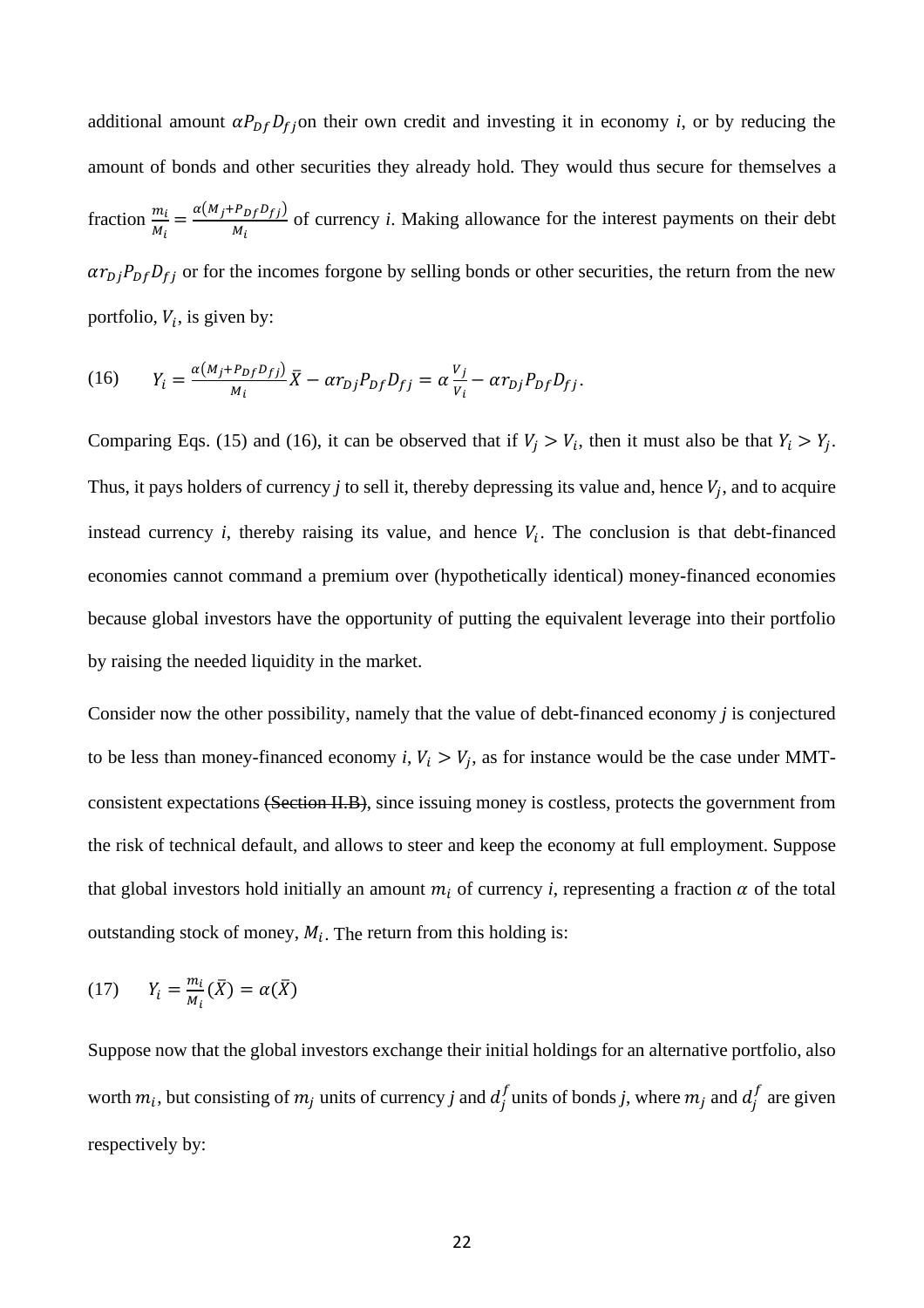(18) 
$$
m_j = \frac{M_j}{v_j} m_i
$$
, and  $d_j^f = \frac{P_{Df} D_{fj}}{v_j} m_i$ .

In other words, the new portfolio includes economy *j*'s currency and bonds in the proportions  $\frac{M_j}{V_j}$  and  $P_{Df}D_{fj}$  $\frac{f^{D}f_{j}}{W_{j}}$ , respectively. The return from the currency in the new portfolio will be the fraction  $\frac{m_{j}}{M_{j}}$  of the total return to economy *j*, which is  $(\bar{X} - r_{Dj}P_{Df}D_{fj})$ , and the return from the bonds will be  $r_{Dj}P_{Df}d_{fj}$ . Using Eq. (17), and since  $m_i = \alpha M_i$ , the total return from the portfolio,  $Y_j$ , is:

(19) 
$$
Y_j = \frac{m_j}{M_j} (\bar{X} - r_{Dj} P_{Df} D_{fj}) + r_{Dj} d_j^f = \frac{m_j}{v_j} (\bar{X} - r_{Dj} P_{Df} D_{fj}) + \frac{r_{Dj} P_{Df} D_{fj}}{v_j} m_j = \frac{m_j}{v_j} (\bar{X}) = \alpha \frac{M_j}{v_j} (\bar{X}).
$$

Comparing Eqs. (17) and (19), it can be observed that if  $V_j < M_j \equiv V_i$ , then it must also be that  $Y_j >$  $Y_i$ . Thus, it pays the holders of currency *i* to sell it, thereby depressing its value, and hence  $V_j$ , and to acquire instead the optimal mixed portfolio seen earlier, which includes a fraction of the currency and bonds of issued by debt-financed economy  $j$ . This raises their value, and hence  $V_i$ , and afford global investors access to a larger share of economy *j*'s return  $\bar{X}$ .

It is this possibility of portfolio readjustments by global investors that prevents the value of debtfinanced economies from being systematically less than those of monetized economies. It is these readjustments that "undo" the monetization and prevent the average cost of capital,  $\frac{\bar{x}}{v_j} = \rho_j$ , from being systematically higher for debt-financed than for money-financed economies, for a given level of credibility. This will be further clarified in Section 5.B.

Finally, since it has been shown that arbitrage will also prevent  $V_i > V_i$ , it can be concluded that, in equilibrium, it must be that  $V_j = V_i$ , in accordance with the Neutrality Theorem.

#### *High credibility and floating exchange rates*

With floating rates, Eq. (19) is rewritten replacing the exogenously set exchange rate,  $\hat{e}_{if}$ , with market-determined rate,  $e_{if}$ . Unlike in the case with fixed rates, the cost of capital to the government now changes with the exchange rate (although highly credible economies generally pursue policies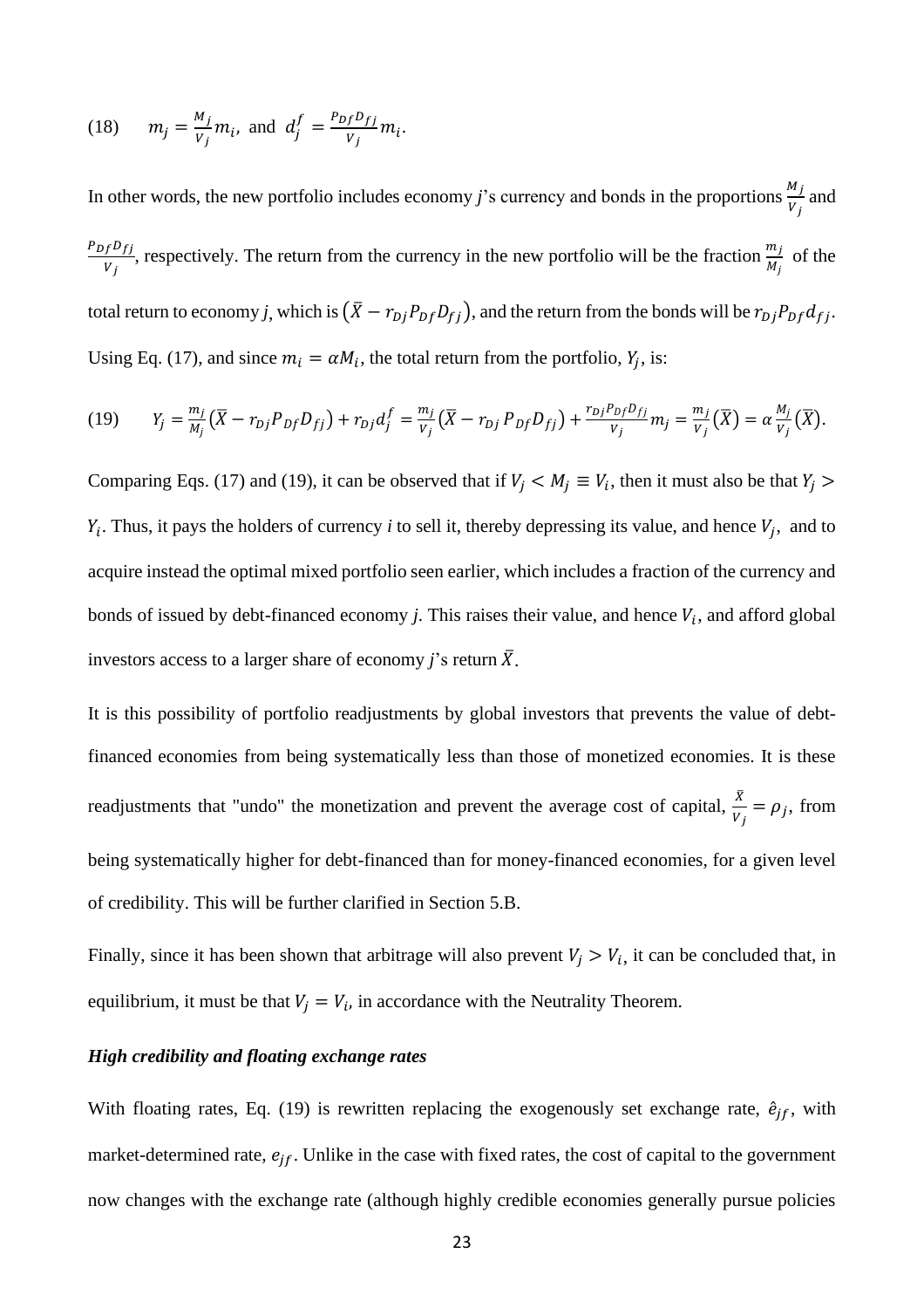that make the exchange rate dynamics less volatile and more predictable, and the exchange rate risk less costly to hedge as a result). Yet, the Neutrality Theorem continues to hold in so far as the global investors exploit their virtually unlimited access to market funding and keep readjusting their portfolios until equality is re-established; besides, since they operate directly in the relevant foreign currencies, they shade their investments from exchange rate risk.

#### *Low credibility and fixed exchange rates*

The case of low credibility with fixed exchange rates does not differ significantly from the case just discussed of high credibility if (and to the extent that) the economy's debt ratio stays well within the critical threshold,  $\mathcal{D} \ll \mathcal{D}^c$  and domestic money growth does not exceed that of the reserve (benchmark) currency,  $\mu_d \leq \mu_f$ , thereby implying that the default probability is low  $\theta = \theta_\beta \ll 1$ , and above all signaling that the government intends to build credibility by pursuing a conservative policy stance.

Conversely, if the government sets to expand its deficits and either of the two conditions above, or both, are violated, the risk of (technical or economic) default on public sector claims is perceived by the global investors to increase. Similarly, the government's commitment to pegging the exchange rate at  $e_{jf} = \hat{e}_{jf}$  is no longer credible,  $E(\varepsilon_{jf}) \neq 0$ , and the domestic currency is expected to depreciate.

Therefore, the case of interest, which is analyzed next, is when the economy's credibility is low, the exchange rate is floating, and public sector claims grow inordinately (that is, beyond the levels that global investors deem to be consistent with financial sustainability).

## *Low credibility and floating exchange rates*

Assume an output gap emerges in low-credibility, debt-financed economy *j*, and the government decides to stimulate aggregate demand by expanding public deficit. Since the risk of technical default rises, the government commits to printing new money that it would use to pay future debt obligations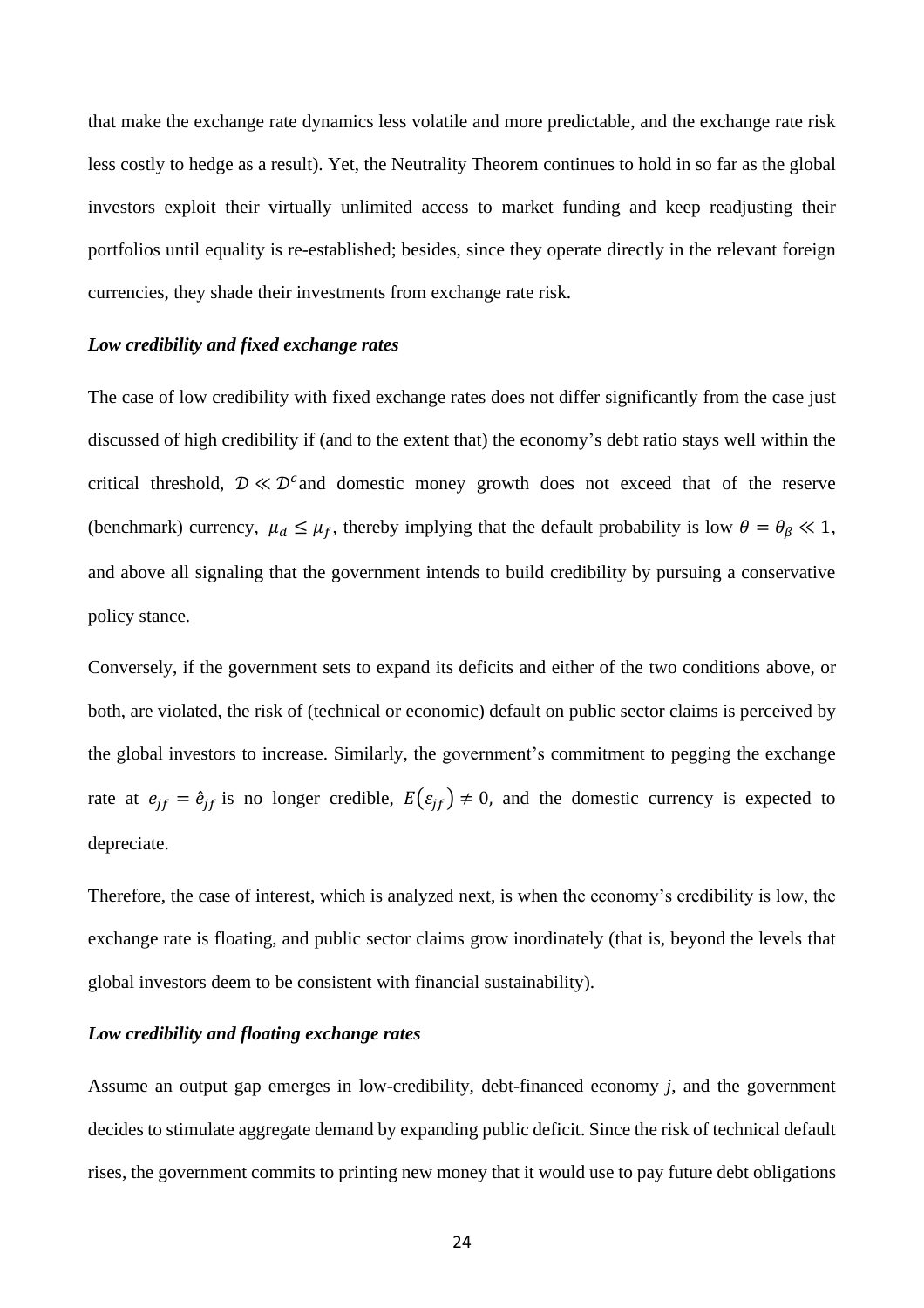and so avert default. Specifically, the government promises to print future flows of new money claims, such that

(20) 
$$
\overline{\Delta M}_j \equiv \lim_{T \to \infty} \frac{1}{T} \sum_{t=1}^T r_{Dj} \left[ P_{Dd} D_j^d + e_{jf} \left( 1 + E(\varepsilon_{jf}) \right) P_{Df} D_{fj} \right].
$$

However, from Eq. (19) the return on the portfolio is now

$$
(21) \qquad Y_j = \alpha \frac{\frac{M_j + \lim_{T \to \infty} \frac{1}{T} \sum_{t=1}^T r_{Dj} [P_{Dd} D_{dj} + e_{jf}(1+E(\varepsilon_{jf}))] - \lim_{T \to \infty} \frac{1}{T} \sum_{t=1}^T r_{Dj} [P_{Dd} D_{dj} + e_{jf}(1+E(\varepsilon_{jf})) - P_{Df} D_{fj}]}{V_j} - \frac{\lim_{T \to \infty} \frac{1}{T} \sum_{t=1}^T e_{jf}(1+E(\varepsilon_{jf})) - \lim_{T \to \infty} \frac{1}{T} \sum_{t=1}^T r_{Dj} [P_{Dd} D_{dj} + e_{jf}(1+E(\varepsilon_{jf})) - P_{Df} D_{fj}] - \lim_{T \to \infty} \frac{1}{T} \sum_{t=1}^T r_{Dj} [P_{Dd} D_{dj} + e_{jf}(1+E(\varepsilon_{jf})) - P_{Df} D_{fj}] - \frac{\lim_{T \to \infty} \frac{1}{T} \sum_{t=1}^T e_{jf}(1+E(\varepsilon_{jf})) - \lim_{T \to \infty} \frac{1}{T} \sum_{t=1}^T e_{jt}(1+E(\varepsilon_{jf})) - \frac{\lim_{T \to \infty} \frac{1}{T} \sum_{t=1}^T e_{jt}(1+E(\varepsilon_{jf})) - \lim_{T \to \infty} \frac{1}{T} \sum_{t=1}^T e_{jt}(1+E(\varepsilon_{jf})) - \frac{\lim_{T \to \infty} \frac{1}{T} \sum_{t=1}^T e_{jt}(1+E(\varepsilon_{jf})) - \lim_{T \to \infty} \frac{1}{T} \sum_{t=1}^T e_{jt}(1+E(\varepsilon_{jf})) - \frac{\lim_{T \to \infty} \frac{1}{T} \sum_{t=1}^T e_{jt}(1+E(\varepsilon_{jf})) - \lim_{T \to \infty} \frac{1}{T} \sum_{t=1}^T e_{jt}(1+E(\varepsilon_{jf})) - \frac{\lim_{T \to \infty} \frac{1}{T} \sum_{t=1}^T e_{jt}(1+E(\varepsilon_{jf})) - \frac{\lim_{T \to \infty} \frac{1}{T} \sum_{t=1}^T e_{jt}(1+E(\varepsilon_{jf})) - \frac{\lim_{T \to \infty} \frac{1}{T} \sum_{t
$$

and hence  $V_i > V_j$ , since the money stock is now subject to expected depreciation,  $E(\varepsilon_{if}) > 0$ . To further use the corporate analogy, it would be as if an enterprise started paying its obligations by issuing new shares, which, ceteris paribus, would dilute the value of the enterprise's whole stock of outstanding shares. Debt repayments with depreciated currency causes global investors to lose value (in real terms) on their debt holdings (i.e., economic default). On such expectations, it then pays them to sell currency *j*. Yet this further depreciates the currency, unless and until an adequate return is paid on money holdings (see Section 2.B). However, increasing interest payments on money claims eventually defy the original policy purpose, showing that no actual gain can be reaped by the government using the printing press to service its debt obligations.

Moreover, if monetization is pursued and maintained thereafter, expectations of unconstrained currency weakening (and ultimately currency collapse) would eventually lead global investors to stop refinancing the government (*sudden stop*) or to even "flee the country" and shift their capital elsewhere (*capital reversals*).

This case violates the Neutrality Theorem and shows that the Emperor is left without cloths: money printing only gives the appearance of being a substitute for scarce foreign exchange (scarce in the sense of the domestic government not having control over its issuance). As new money is created that is not backed by new output, it generates value losses to all global investors (and the domestic agents) holding money, ceteris paribus, and it hampers government *j*'s finances.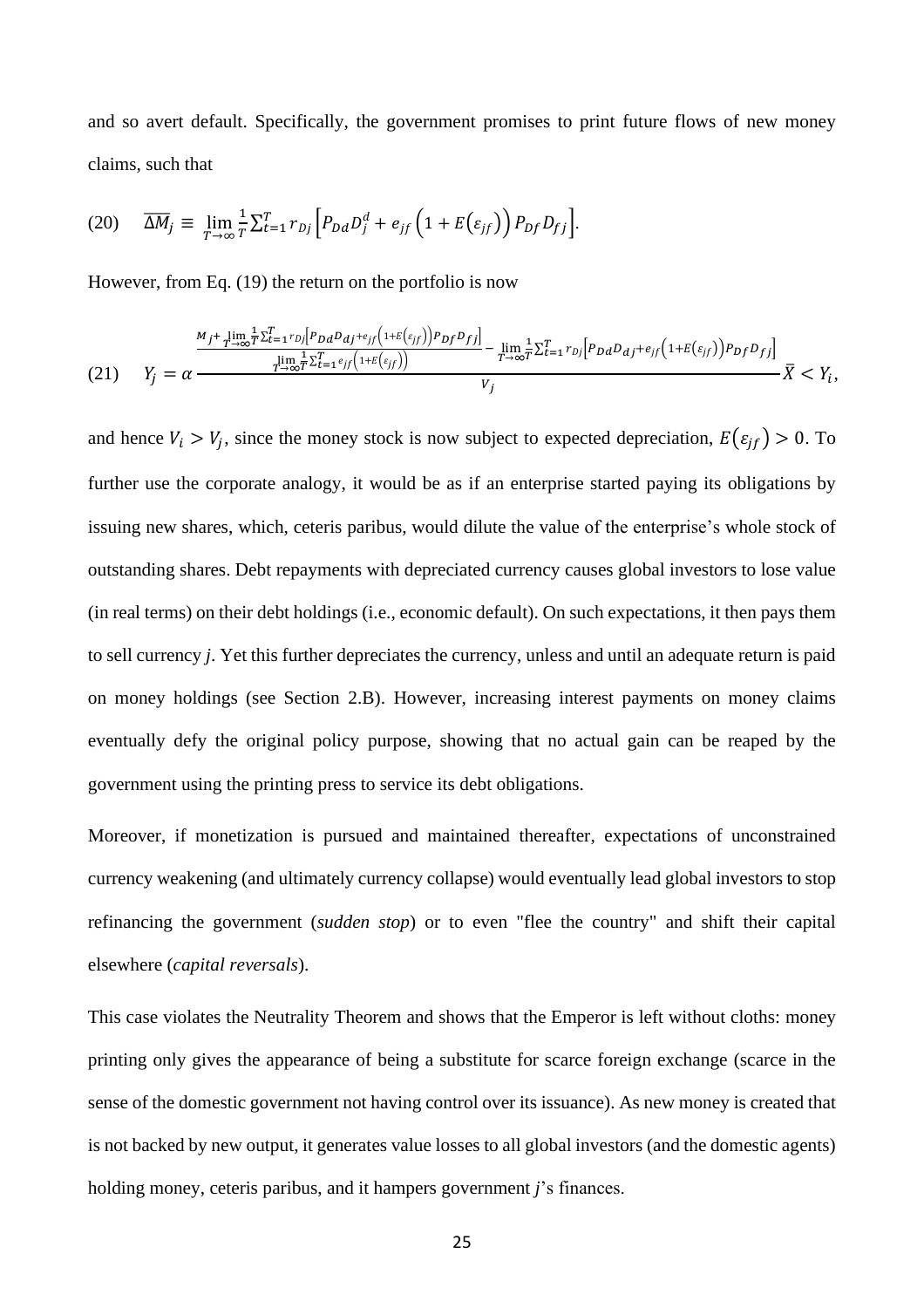Granted, paying debt with devalued currency may look less traumatic than stopping payments altogether; yet the expected losses from either event can't be any different from one another: a rational investor must expect from the same borrower the very same losses in real value terms, irrespective of the type of default events that may take place, since identical is in all cases the borrower's capacity to generate the real output necessary to repay the debt. To be sure, discrepancies between value losses can materialize ex post, in the aftermath of different technical and economic default events; ex ante, however, investors require the same hedging against their occurrence because identical are the associated expected losses.

Should global investors accept to be repaid in domestic currency, they would require the government to pay an adequate return on their money claims (see next section). This return should be high enough to reestablish equilibrium, where  $Y_i = Y_j$  and  $V_i = V_j$ . This would restore the neutrality.

Notice that the above results closely resemble (although in an extended and more general form) those of Modigliani and Miller under *Proposition I* of their analysis of debt financing and its effects on security prices.

#### **B. The Equilibrium Return on Money**

From the Neutrality Theorem follows:

**Corollary 1.** *In equilibrium, a positive rate of return must be paid on money holdings for global investors to be induced to hold the money claims that the government issues to monetize its deficits,* and

**Corollary 2.** *The equilibrium rate of return on money claims would (ceteris paribus) varies inversely with the credibility of the economy and directly with the expected stock of money claims.* 

Considering money as equity, and its value being therefore determined as a claim on the economy's residual aggregate output (that is, the output that is left once interests have been paid out to the debt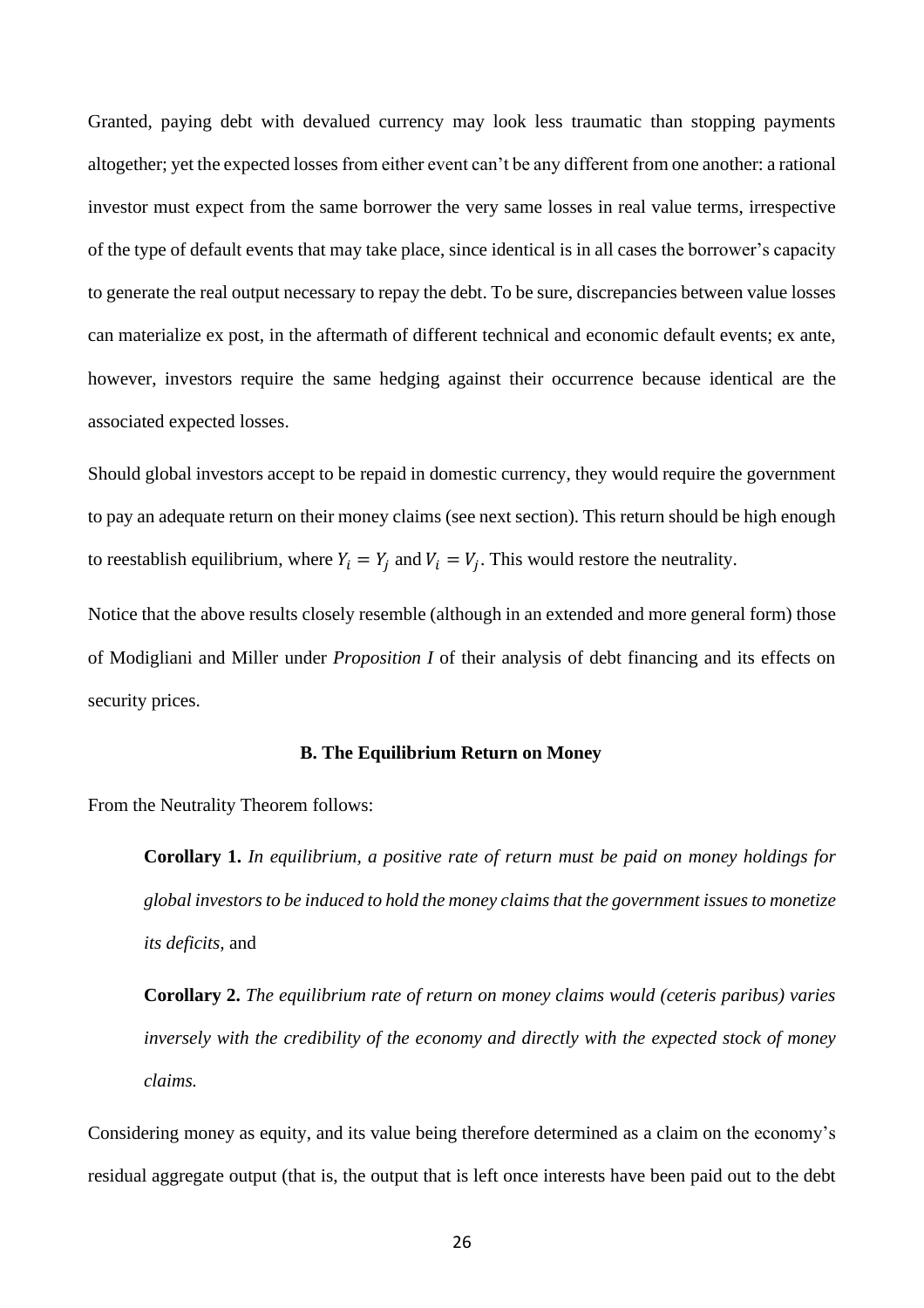holders), the value loss that the investors expect to bear,  $E(L)$ , is given by the government default probability from Eq. (2),  $\theta_{\beta}$ , as applied to the residual output on which the investors hold claims.

Positing for convenience  $\theta_{\beta} = 1 - \beta$  and denoting  $P_{\mu\nu}D_{\mu} + e_{\alpha\beta}P_{\mu\nu}D_{\beta} \equiv P_{\alpha}D$ , the expected loss in real value terms is:

(22) 
$$
E(L) = -(1 - \beta)[\bar{X} - r_D P_d D].
$$

In equilibrium, the real rate of return on money issued in an economy with credibility  $\beta$  must therefore be large enough to protect investors from the above risk of real value loss by paying them a spread  $\mathcal S$ on the rate of output capitalization for the given level of the economy's credibility, such that:

(23) 
$$
r_M = \rho_\beta + \mathcal{S} = \rho_\beta - E(\mathcal{L})/M.
$$

Recalling Eq. (14) and augmenting it with government's deficit monetization plans given by Eq. (19) to obtain  $\bar{X} = \rho_{\beta} \beta \left( \frac{M + \overline{\Delta M} + P_d D}{P} \right)$  $\left(\frac{q+P_dD}{P}\right)$ , noting that  $\rho_\beta = \rho\beta$ , substituting in Eqs. (22) and (23), and simplifying, yields:

(24) 
$$
r_M = \rho_\beta + (1 - \beta) \left[ \rho \frac{M + \overline{\Delta M}}{M} + (\rho - r_D) \frac{P_d D}{M} \right],
$$

which proves the two corollaries above.

Eq. (24) closely resembles (although in an extended and more general form) one of Modigliani-Miller's key results under *Proposition II* of their analysis of debt financing and its effects on security prices.

Importantly, Eq. (24) embodies JMKs' liquidity preference theory, whereby the rate of interest is not determined by the supply of and demand for (flows of) saving, but by the supply of and demand for assets into which holdings of (stocks of) wealth can be placed (Tily,  $2021$ ).<sup>14</sup>

<sup>14</sup> To quote from Keynes' *General Theory*, "The current rate of interest depends…not on the strength of the desire to hold wealth, but on the strengths of the desire to hold it in liquid and illiquid forms respectively,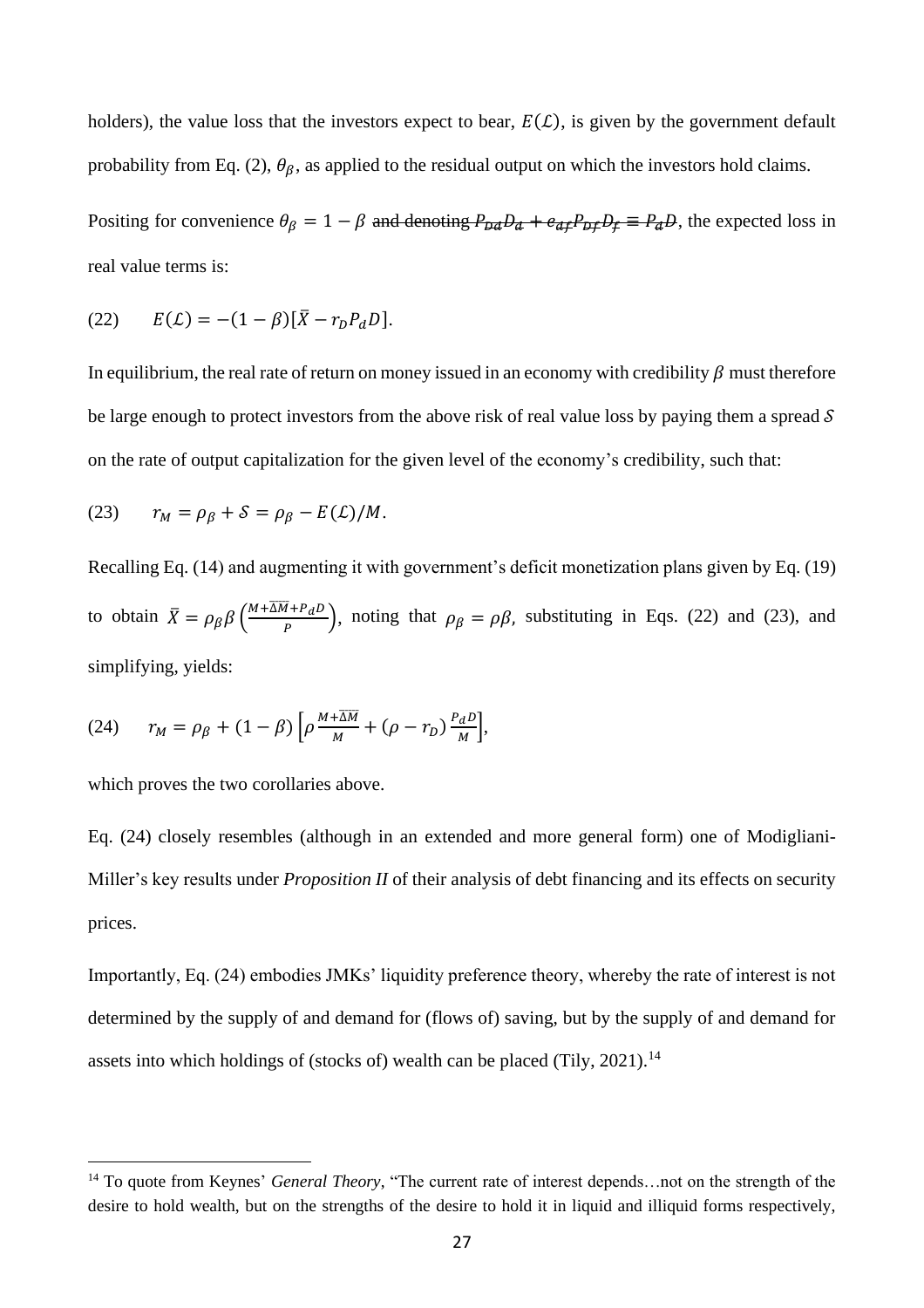Noting from Eq. (2) that  $\rho - r_D < 0$  for rising levels of debt and/or for declining levels of credibility, Eq. (24) also shows that if the government were to monetize its future deficits fully and never raised (domestic or external) debt,  $P_D D = 0$ , the dampening effect of debt interests on spread S would be nihil, and the equilibrium return on money would (ceteris paribus) be permanently higher and growing with the expected stock of money claims.

Finally, if hypothetically a country enjoyed full credibility,  $\beta = 1$ , and the uncertainty on its outputreturn were assumed away, the equilibrium return on money would equal the economy's capitalization rate of output,  $r_M = \frac{\bar{x}}{v}$  $\frac{\Delta}{V} = \rho$ , which is the lowest possible average cost of capital to the government.

This last result deserves a "Post-Keynesian" comment. While it looks purely Neoclassical, in that it shows the cost of money to be anchored to the supply side of the economy, i.e., its output level, it in fact represents a special case of a more general situation where, as captured by Eq. (11a), the value of the public sector claims of a financially globalized economy is determined by the conventional beliefs of leading market agents over an uncertain future. As these beliefs dominate portfolio choices in the real world, and it is often the case that  $\beta \ll 1$ , the cost of capital reflects these beliefs and affects the economy's output by influencing aggregate demand. This inverts the above causal nexus in the Keynesian direction.

### **6. KEYNESIAN POLICY REFLECTIONS AND CONCLUDING REMARKS**

The Neutrality Theorem demonstrated in this article is about the economics of the power of global investors to enforce their interests over economies that are integrated in global markets where their resources and claims are traded: their power is such that they can validate the models they use to determine their investment portfolio choices (self-fulfilling models).

coupled with the amount of the supply of wealth in the one form relatively to the supply of it in the other." (p.213).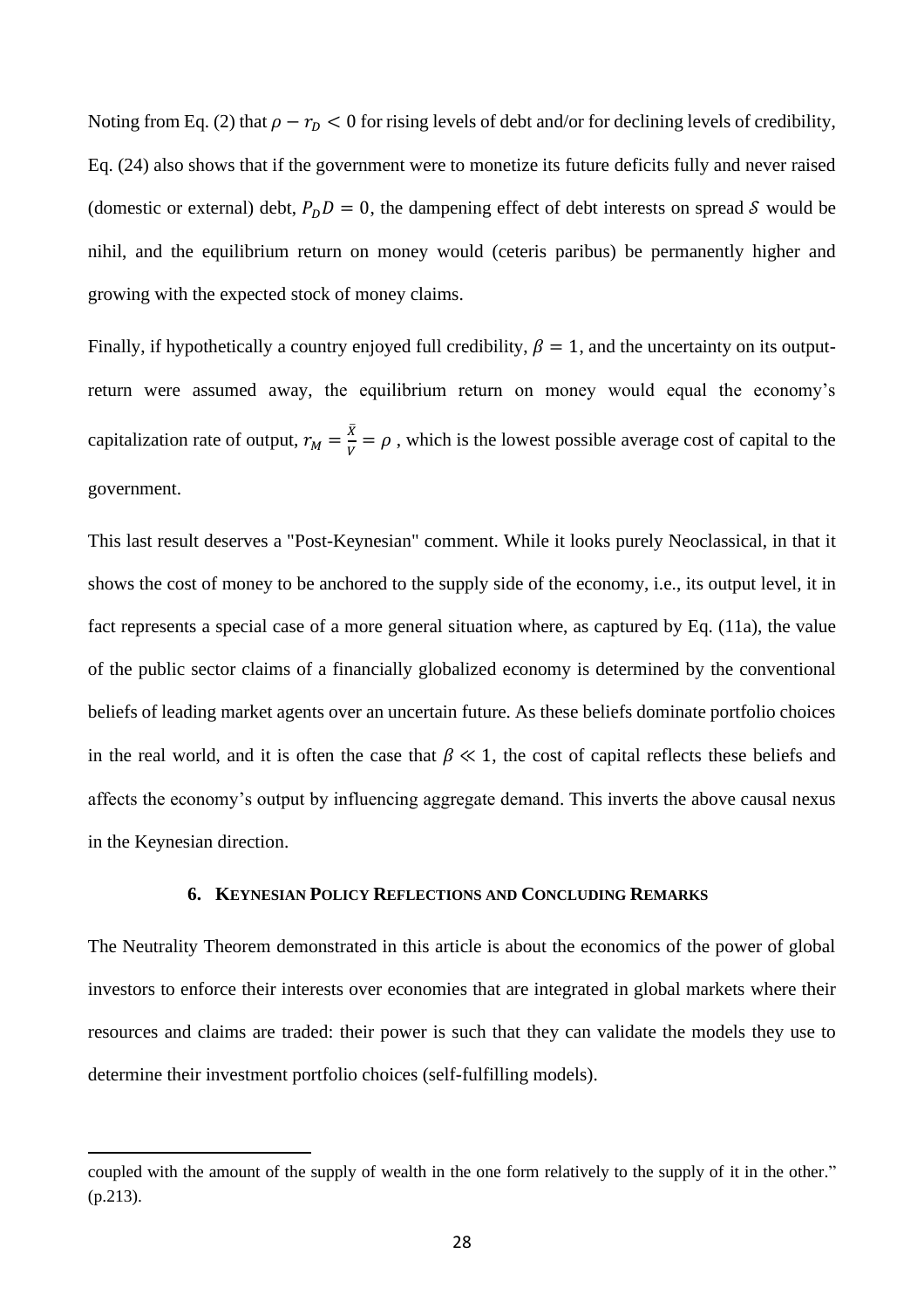The theorem shows that when international capital allocation choices are determined by global investors, there are no net gains ("free lunch") that the government of a highly internationally financially integrated can systematically extract from the economy by resorting to one type of deficit financing versus another.

Especially in the case of largely indebted countries with low credibility, issuing domestic rather than foreign denominated debt would not give the economy any cost advantage: the risk of real losses, as perceived by the markets, is the same and is priced identically. Nor would an economy with monetary sovereignty benefit from its government financing public expenditures with printing assumedly costfree money: money is not cost free, and its cost rises with its stock. And neither would floating exchange rates grant any greater effectiveness to the economy's macro policies (vis-à-vis fixed rates): the risk of currency depreciation requires higher interest rates on public sector claims or forces investors to turn their money elsewhere.

Yes, it is ultimately a matter of credibility – as perceived by the markets. The higher the *credibility capital* a country is reputed to possess, the lower the cost of the *financial capital* it can access. There are indeed only a few countries in the world that benefit from a high credibility status and, hence, from a large policy space that markets afford them thanks to their status. But credibility capital is costly to build and very easy to dissipate, and no country that operates in the global financial space can maintain a high credibility (and extract its attendant benefits) for long by pushing inordinately and persistently on domestic indebtedness or money printing (even if abundant resources are out of employment), unless the economy is characterized by some very specific and rare factors. Examples are countries with exceptional geo-strategic, military, and/or economic prowess that make their currencies world reserve assets. As for other highly internationally financially integrated economies, weak (or weakening) credibility constrains the space available to their governments for conducting effective macroeconomic policies and raises their cost of financial capital.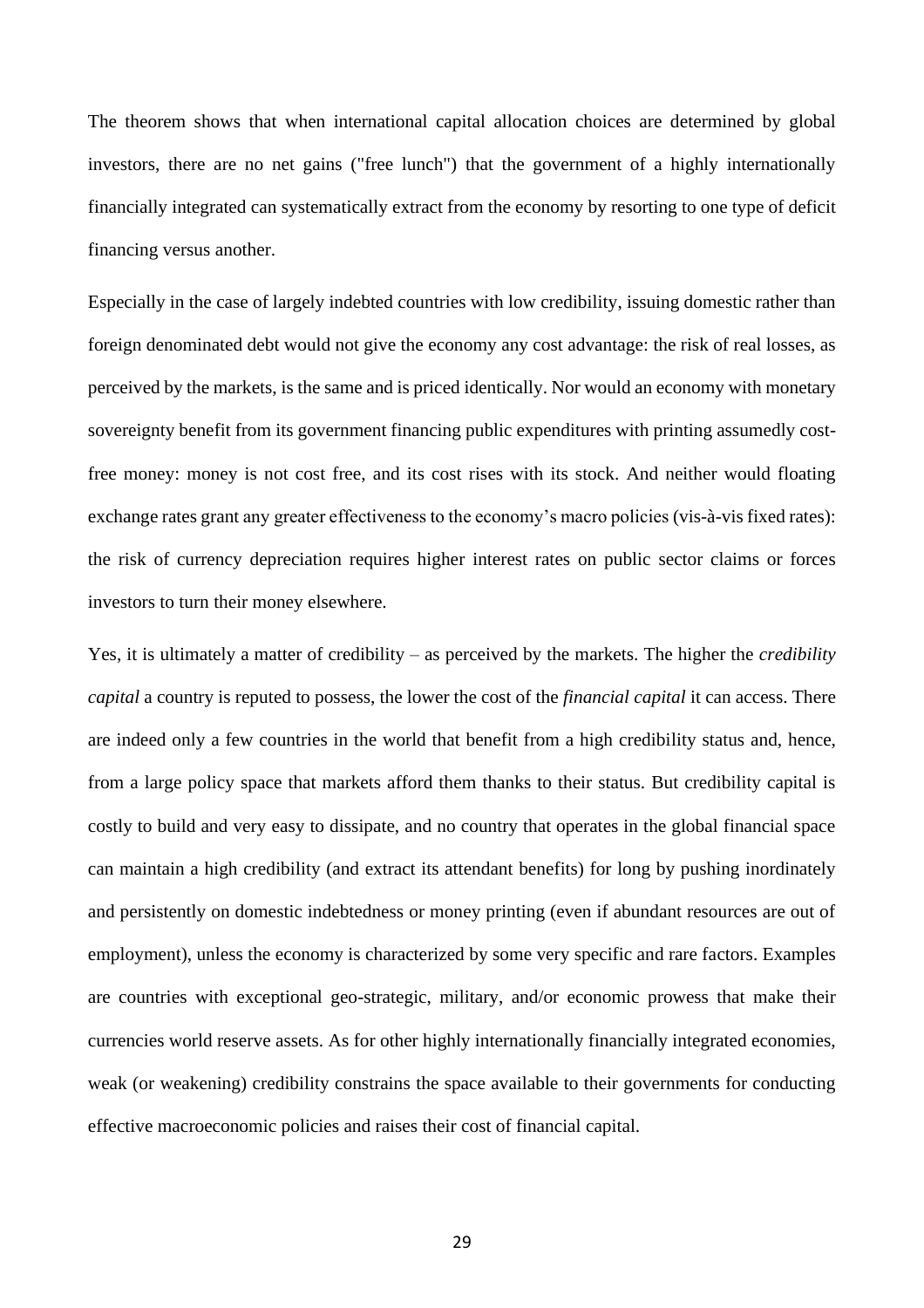The question is then, why should countries ever decide to integrate their economies in the global financial space?

The analysis is complex and requires not just economic but political economy considerations, which will not be entered into here. Put simply, however, the dominant Neoliberal tenet is that removing barriers to financial market fragmentation improves on the allocation of scarce resources and risks, ultimately providing the best price-quantity combinations that optimize the welfare of both investors and resource users. In practice, according to this tenet, financial globalization allows investors, on one hand, to find the best investment opportunities around the world, in terms of risk and return, and allows resource users, on the other, to access the widest possible resource base at the cheapest possible prices and accessory conditions. In addition, and as a corollary to the same tenet, financial globalization, and the attendant role of global investors as *vigilantes* (by virtue of their power to determine asset prices), are expected to induce discipline in the behavior of claim issuers, which should in principle promote financial stability worldwide.

Clearly, this is not the case in practice, as evidence abundantly shows: large movements of capital in and out of countries may alter dramatically and overnight the value of critical public and private sector assets; in global financial markets the choices of leading agents may cause herding behavior and thus unleash financial stampedes with economic consequences that veer very far from the path suggested by any reading of the economic fundamentals; and, finally, global investors scanning the world for best prices cerate pressures for undue conformity across countries' macro policies, and countries that deviate from the "norm" – even for appropriate reasons – are punished by capital flight (Kirshner, 1999).

Conversely, by enabling agents to exercise the freedom of moving capital across markets and borders, one benefit of financial globalization is that governments of highly internationally financially integrated economies are left with limited room (if at all) for exerting financial repression as they can otherwise do when markets are closed or segmented. This implies that governments cannot extract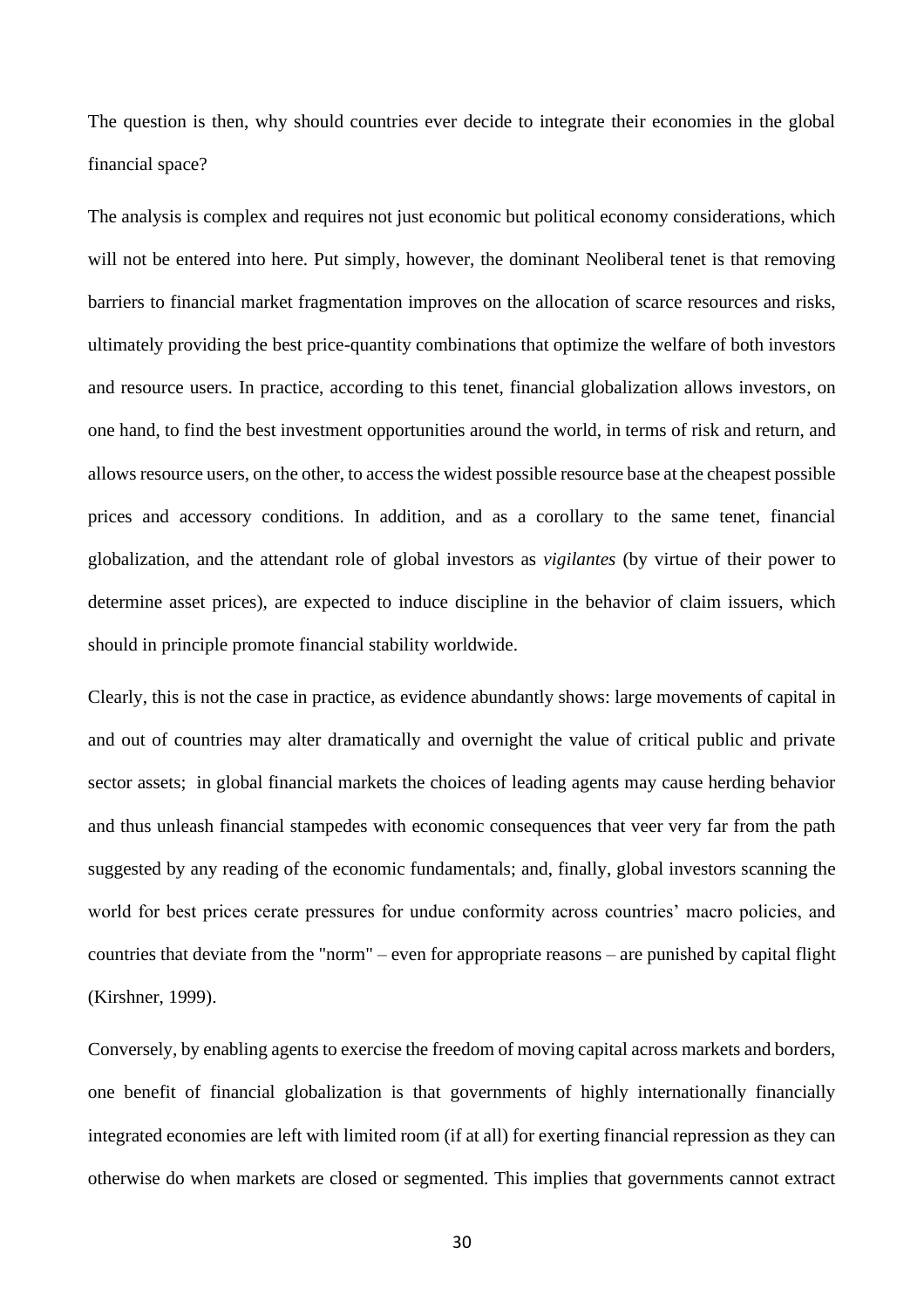from domestic agents (especially less informed investors and small savers) the rents that financial repression empowers them to do (through, for instance, explicit or implicit taxation and subsidies, caps on interest rates, directed credit, captive lending, etc.). For the very same reason, financial globalization allows domestic agents (including small ones) to access a much broader set of investment options, and since the price of public sector claims is determined at the margin by global investors searching for best options, all other investors (including small domestic savers buying those claims) benefit indirectly from the conditions that only the former can obtain in force of their superior market power and knowledge. 15

How should then countries approach financial globalization and deal with its consequences? Should they just accept its costs in exchange for the benefit of the economic freedom of capital movements for individuals and businesses, or should they reject it in an attempt to preserve State sovereignty over the national economy?

While this question would per se deserve a fully dedicated work on its own, two options can be considered. They both rest on my entirely subjective view that gravitating toward a globalized economy (that is, a world where people move toward the open trade of everything) is ultimately an irresistible human tendency. Thus, both options follow the same logic that countries are better off if they prepare to deal with financial globalization, adapt to it, and manage its consequences, rather than succumbing to it unprepared and in an hopeless attempt to protect national sovereignty at all costs for ever. The two options are the following.

## *Go for financial globalization, but play smart with it*

The first option is to accept globalization but using JMK*'s financial conservativeness*, as I discussed in a recent PKES contribution (Bossone, 2021). In a nutshell, countries that decided to go global should try as much as possible to remain in balance independently of the global financial markets,

<sup>&</sup>lt;sup>15</sup> Yet they are exposed to much greater risk if they are not able to match global investor choices.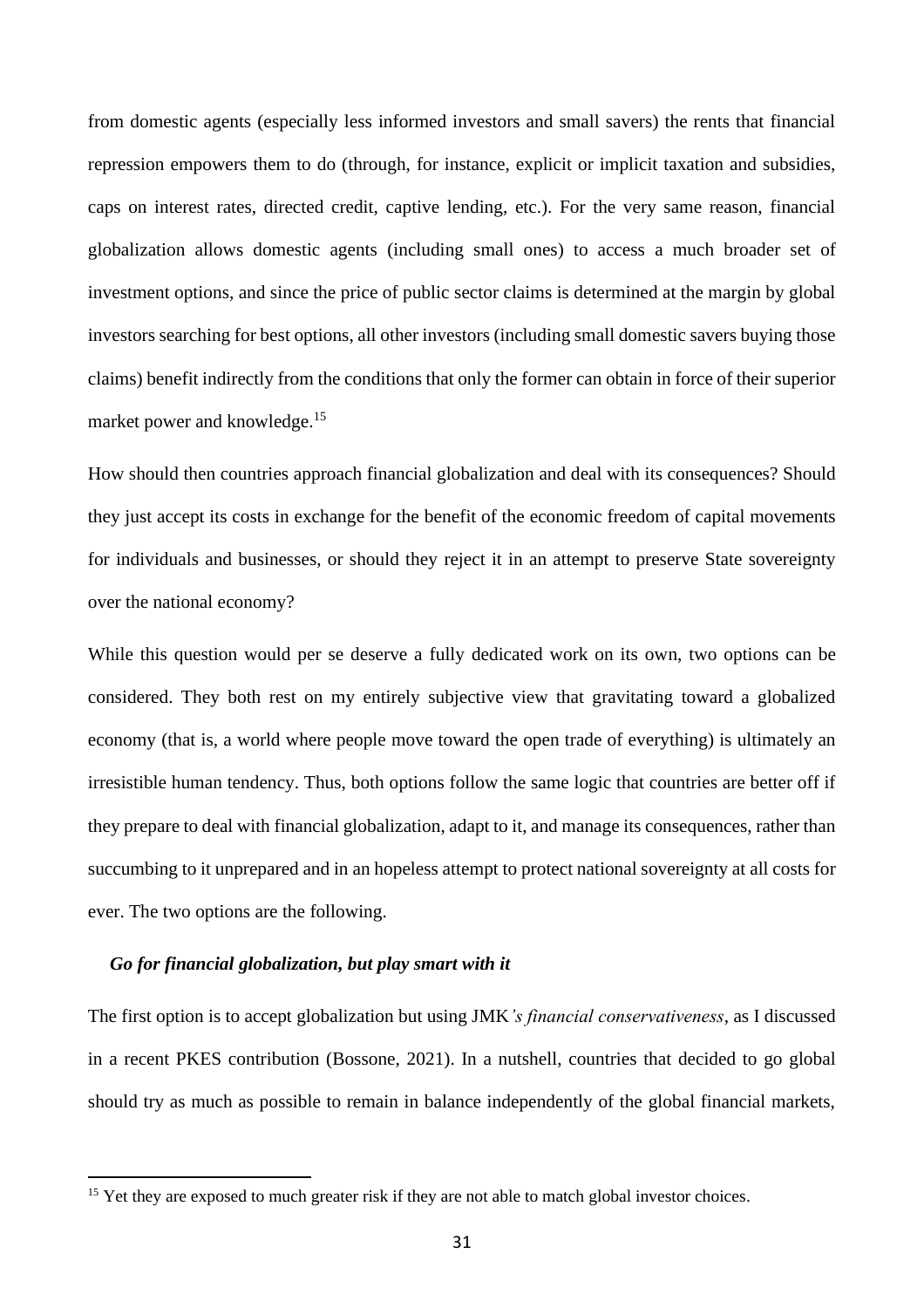adopting policies to ensure internal and external stability of their economy without relying on entities – global financial investors – that are eager to take advantage of them and condition their destiny for the sole purpose of extracting wealth from them. Countries should keep their public debt levels low and sustainable, limiting them solely to financing investment programs that can repay themselves over time and/or to supporting the economy in recessions or crises but with the commitment to reducing debt during recovery and the high cycle phases, in the context of a high socialization of investment that would sustain a high level of (public and private) capital accumulation on an ongoing basis for stable employment and steady output growth. JMK's recipe would protect countries from the risk of surrendering their economic sovereignty in the hands of agents who have no interest whatsoever in their fate, other than their ability to honor their debts (at whatever social cost required to do so…). Such recipe would amount to a country keeping minimal exposure to financial globalization, along lines of prudence and self-restraint that would limit recourse to domestic and foreign debt and would require monetary policy to maintain investor confidence in the national economy. Here, fiscal-monetary coordination can expand the space available for an active policy stance, provided markets believe the authorities' commitment to price stability and public debt sustainability is credible (Bartsch et al., 2020). This option would be no easy job, but it would be less daunting and certainly less ambitious than the second one.

## *Delay financial globalization, invest for the future, and get ready for it*

The second option is to retard financial market integration and use *financial repression* in the meantime as part of a medium-term national economic plan that gradually prepares the economy eventually to navigate the open world by supporting economic activities that are good for economic development ("Schumpeterian activities", to use Reinert's language<sup>16</sup>). Once this is done, and

<sup>16</sup> See the contributions collected in *The Other Canon* website, available at http://othercanon.org.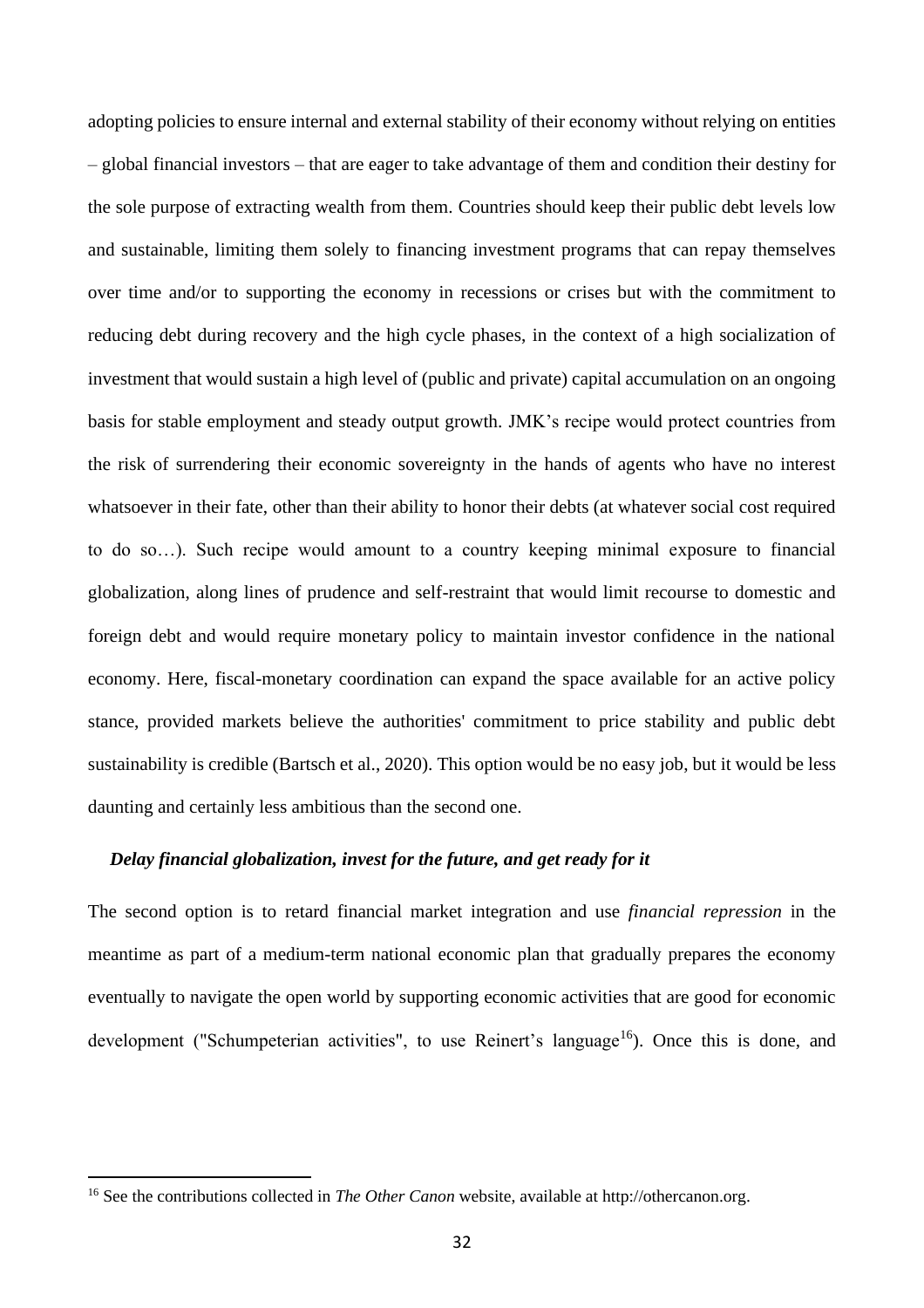integration is accomplished, the government then proceeds along the financially conservative path recalled under the first option.

Since financial repression is a form of rent extraction by the State from the economy, the State can apply it strategically and in the public interest by offering a social compact to its citizens. The compact consists of the State committing to using financial repression for the purpose of financing a long-term national economic development program. In other words, citizens accept to relinquish current resources to the State (through financial repression) in exchange for the State mobilizing these resources to speed up economic growth and build greater national resource creation capacity in due time, by allocating resources to infrastructure and productive uses and to facilitate the adoption of new technologies, processes, and know-how by the local industries.

Defining and implementing such a compact, however, would be no easy task as it would require effective and transparent concertation between business, labor and government, significant trust by the citizens in their government, government's strong planning skills, and time-consistent action from the political leadership and policymakers. Also, designing a compact and sticking it, without abusing it (for example, through time inconsistent policies that would extract rents only for political expediency) would be critical for the economy to build sufficient credibility and thus navigate the open world from a position of relative strength.

The idea of using financial repression wisely is not inconsistent with JMK's support of the use of capital controls (especially over short-term capital movements), and more broadly with the idea of "embedded liberalism" that he pursued, where market forces are managed and contained as an alternative to unregulated capitalism (Kirshner, cit.).<sup>17</sup> Similarly, the idea of using rents from financial repression to mobilize capital for development purposes according to a national economic plan is not

<sup>&</sup>lt;sup>17</sup> Kirshner, cit., argues that the idea of "embedded liberalism" should be attributed to JMK, and not to Karl Polany as is commonly done.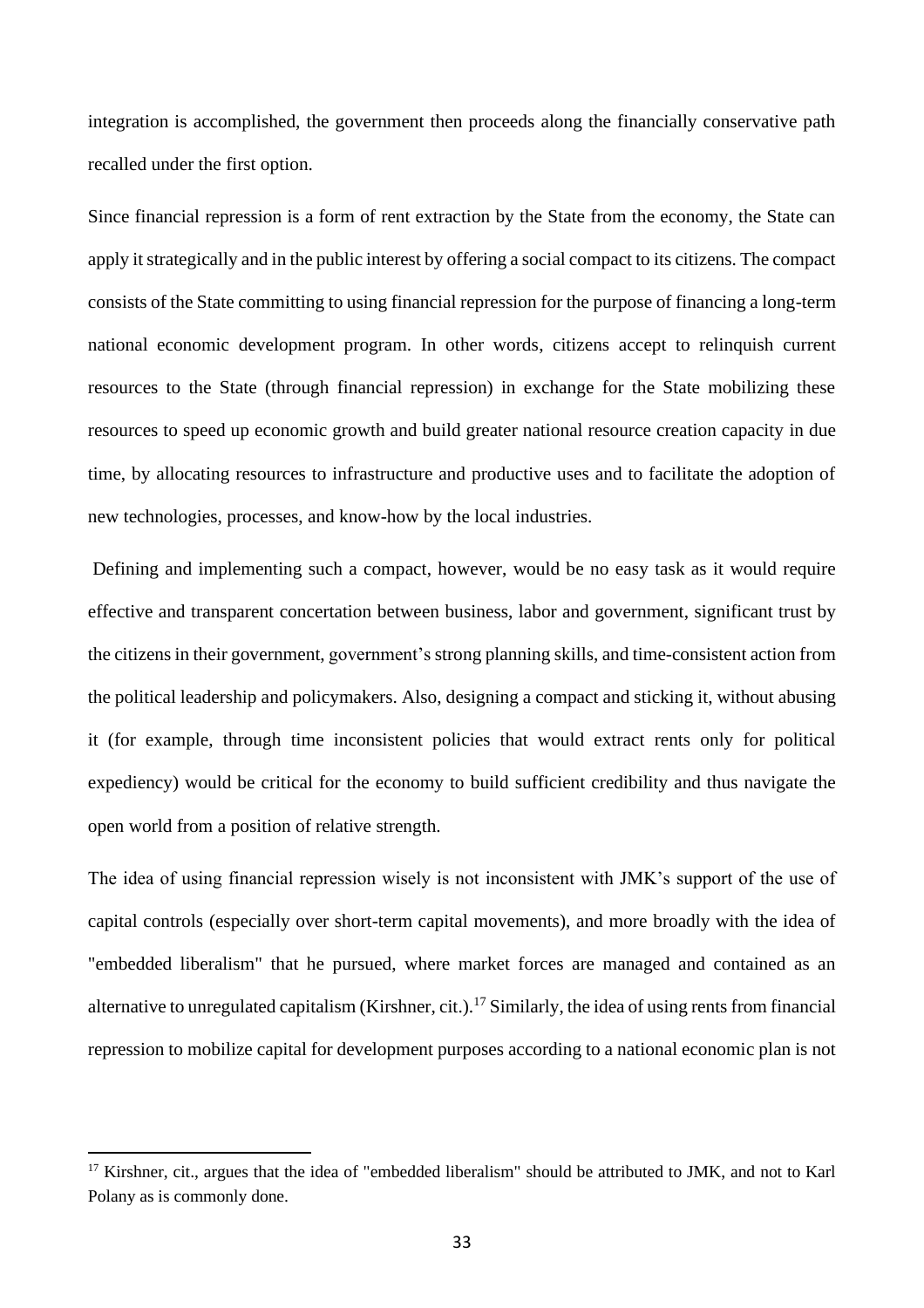inconsistent with JMK's vision of central controls as necessary to ensure full employment and thus necessarily involving a large extension of traditional functions of government (Sicsù, 2020).

Where the idea of an economic development plan does exceed JMK's vision is that a plan that should prepare a country eventually to navigate the global space, steadily and at no risk of becoming hostage to global actors, would have to go beyond demand-side aspects (such as to guarantee full employment) and should as well encompass supply-side dimensions that would strengthen the country's capacity to compete globally. Issues like industrial strategy and policy, technology transfers and R&D investment, attraction of foreign direct investment, and building skills should receive within the plan at least as much attention as Keynesian demand-management policies and tools.

In short, while the first option aims at preventing and controlling the damage that financial globalization can bring, and it is relatively easy to implement, the second option aims at preparing the economy to compete in a financially globalized world economy and requires a much more demanding planning and implementation process.

In conclusion, recognizing realistically the "neutrality" of public sector claim valuation due to global market forces and its limiting impact on macro policy effectiveness, as this article has done, does not mean that governments are armless and bound to surrender to them. It is a matter of understanding how market forcers operate, identify the conventional beliefs through which they exert their dominance, and determine the space that each government can use to protect its citizens from unregulated capitalism.

Regrettably, this can only be done at the individual country level since no sign is in sight of an international cooperative will to change the global financial architecture toward a more just and fairer world order.

34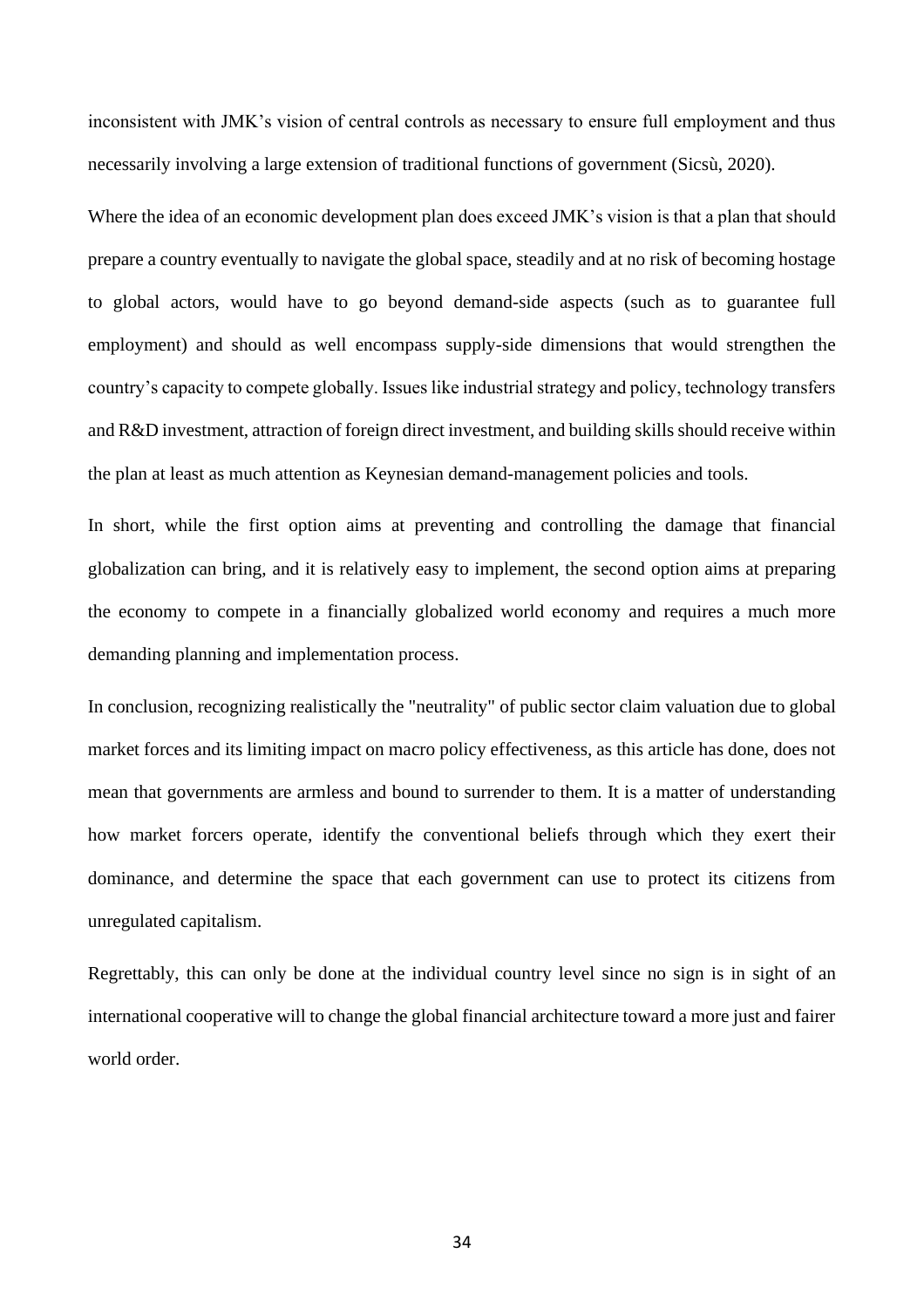#### **REFERENCES**

Ahmeti, F., and B. Prenaj (2015), "A Critical Review of Modigliani and Miller's Theorem of Capital Structure," International Journal of Economics, Commerce and Management, Vol. III, Issue 6, June, 914-924.

Barro, R. J. (1974), "Are Government Bonds Net Wealth?" Journal of Political Economy, 82 (6), 1095–1117.

Bartholdy, J. and B. Kate (2004), "Testing for multiple types of marginal investor in ex-day pricing," Multinational Finance Journal, 8(3/4), 173–209.

Bartsch E., A. Bénassy-Quéré, G. Corsetti, and X. Debrun (2020), 'It's all in the mix: how can monetary and fiscal policies work or fail together?,' *Geneva Report on the World Economy*, No 23, ICMB and CEPR.

Bénassy, J. P. (2006), "Ricardian equivalence and the intertemporal Keynesian multiplier," PSE Working Papers halshs-00590509, HAL.

Benigno, P., and S. Nisticò (2020), "Non-neutrality of Open-Market Operations," American Economic Journal: Macroeconomics, Vol. 12, No. 3, July, 175-226.

Bossone, B. (2014), "Liquidity and capital under uncertainty and changing market sentiment: A simple analysis," Review of Financial Economics, Volume 23, Issue 2, April, 98–105.

Bossone, B. (2019), "The Portfolio Theory of Inflation and Policy (In)Effectiveness," Economics, Vol. 13, 2019-33, June 4, 1-21,<http://dx.doi.org/10.5018/economics-ejournal.ja.2019-33>

Bossone, B. (2021), "Exercising Economic Sovereignty in Today's Global Financial World: The Lessons from John Maynard Keynes," PKES Working Paper 2120, Post-Keynesian Economics Society, November, forthcoming in World Economics, issue of March 2022.

Bossone, B. (2022), "The Portfolio Theory of Inflation and Policy (In)Effectiveness: Exploring it Further and Righting the Wrongs," forthcoming.

Branson, W. H. (1985) "The Dynamic Interaction of Exchange Rates and Trade Flows," NBER Working Paper Series, Working Paper No. 1780, National Bureau of Economic Research, Cambridge, Mass., December.

Bua, G., J. Pradelli, and A. Presbitero (2014), "Domestic public debt in Low-Income Countries: Trends and structure," Review of Development Finance, Volume 4, Issue 1, January–March 2014, 1- 19.

35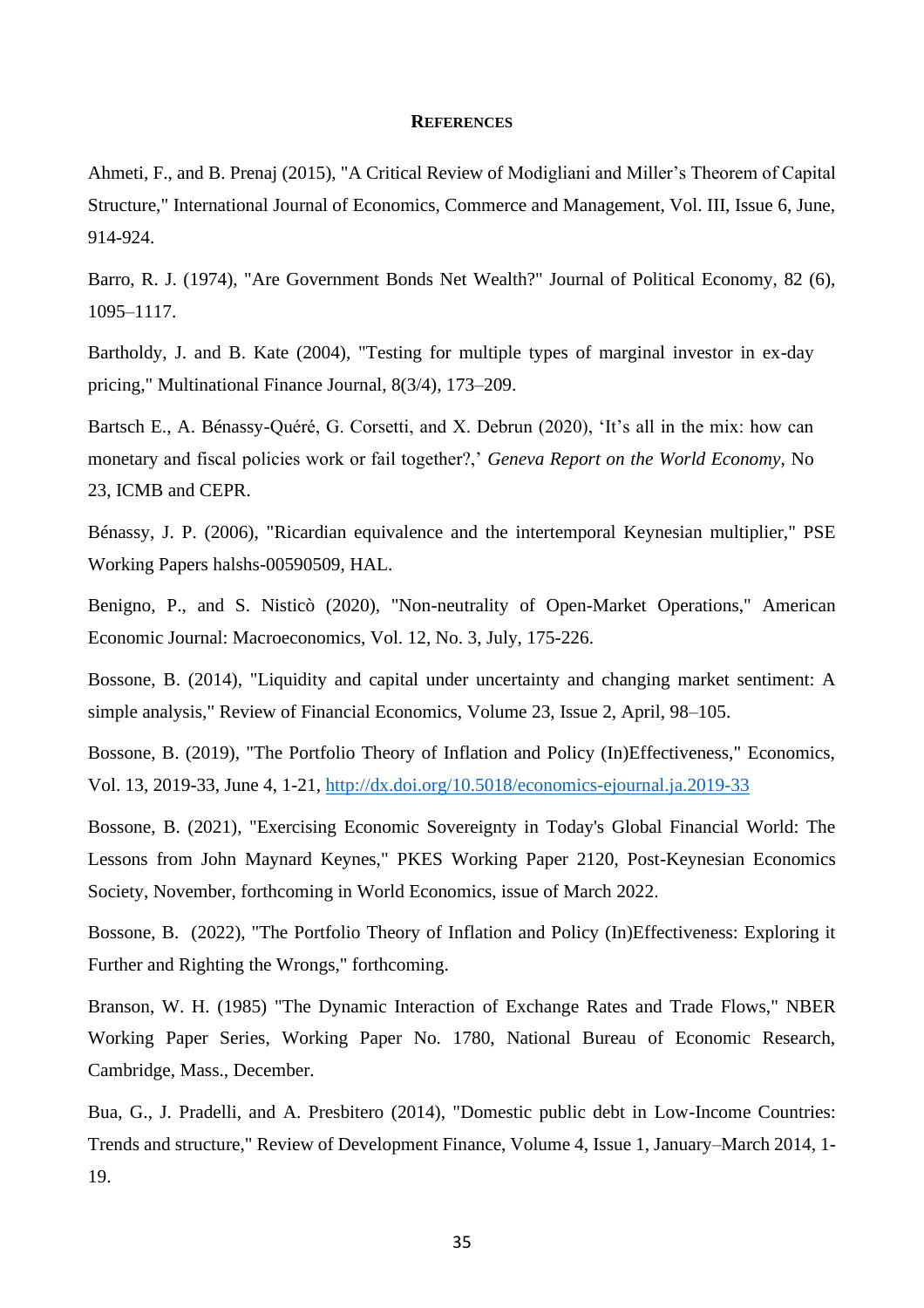Chen, Z., and L. Zhang (2018), "Back to the beginning: does investor diversification affect the firm's cost of equity?" 9 October, https://chenzhanhui.people.ust.hk/Chen\_Zhang\_2020.pdf

Fudenberg, D., and D. K. Levine (2009), "Self-confirming equilibrium and the Lucas critique," Journal of Economic Theory, 144, 2354–2371.

IASB (2018), *Conceptual Framework for Financial Reporting*, International Accounting Standards Board, IFRS Foundation, March.

Kelton, S. (2020), *The Deficit Myth: Modern Monetary Theory and the Birth of the People's Economy,* New York, NY: PublicAffairs.

Keynes, J. M (1936), *The General Theory of Employment, Interest and Money*, Macmillan Cambridge University Press.

Kirshner, J. (1999), "Keynes, Capital Mobility and the Crisis of Embedded Liberalism," Review of International Political Economy, Vol. 6, No. 3 (Autumn), 313-337.

Knoll, M. S. (2019), "The Modigliani-Miller Theorem at 60: The Long-Overlooked Legal Applications of Finance's Foundational Theorem," Yale Journal on Regulation, Bulletin, November 8, available at [https://www.yalejreg.com/bulletin/the-modigliani-miller-theorem-at-60-the-long](https://www.yalejreg.com/bulletin/the-modigliani-miller-theorem-at-60-the-long-overlooked-legal-applications-of-finances-foundational-theorem-2/)[overlooked-legal-applications-of-finances-foundational-theorem-2/.](https://www.yalejreg.com/bulletin/the-modigliani-miller-theorem-at-60-the-long-overlooked-legal-applications-of-finances-foundational-theorem-2/)

Kooij, A. J., (2011), "Ricardian Equivalence in the 21st Century (a European Experience)", Business Economics, August, 1-27.

Modigliani, F., and M. Miller (1958). "The Cost of Capital, Corporation Finance and the Theory of Investment", American Economic Review, 48 (3), 261-297.

Pagano, M. (2005), "The Modigliani-Miller Theorems: A Cornerstone of Finance," CSEF Working Papers 139, Centre for Studies in Economics and Finance (CSEF), University of Naples, Italy.

Raddatz, C., Schmukler, S., Williams, T. (2017), "International Asset Allocations and Capital Flows: The Benchmark Effect," Journal of International Economics, 108, 413-430.

Reinert, E. S. (2012), "Neo-classical economics: A trail of economic destruction since the 1970s," Real-World Economics Review, Issue no. 60, 20 June 2012, 2-17, http://www.paecon.net/PAEReview/issue60/Reinert60.pdf

Sicsú, J. (2020), "Keynes's state planning: from bolshevism to The General Theory," The European Journal of the History of Economic Thought, 1-23.